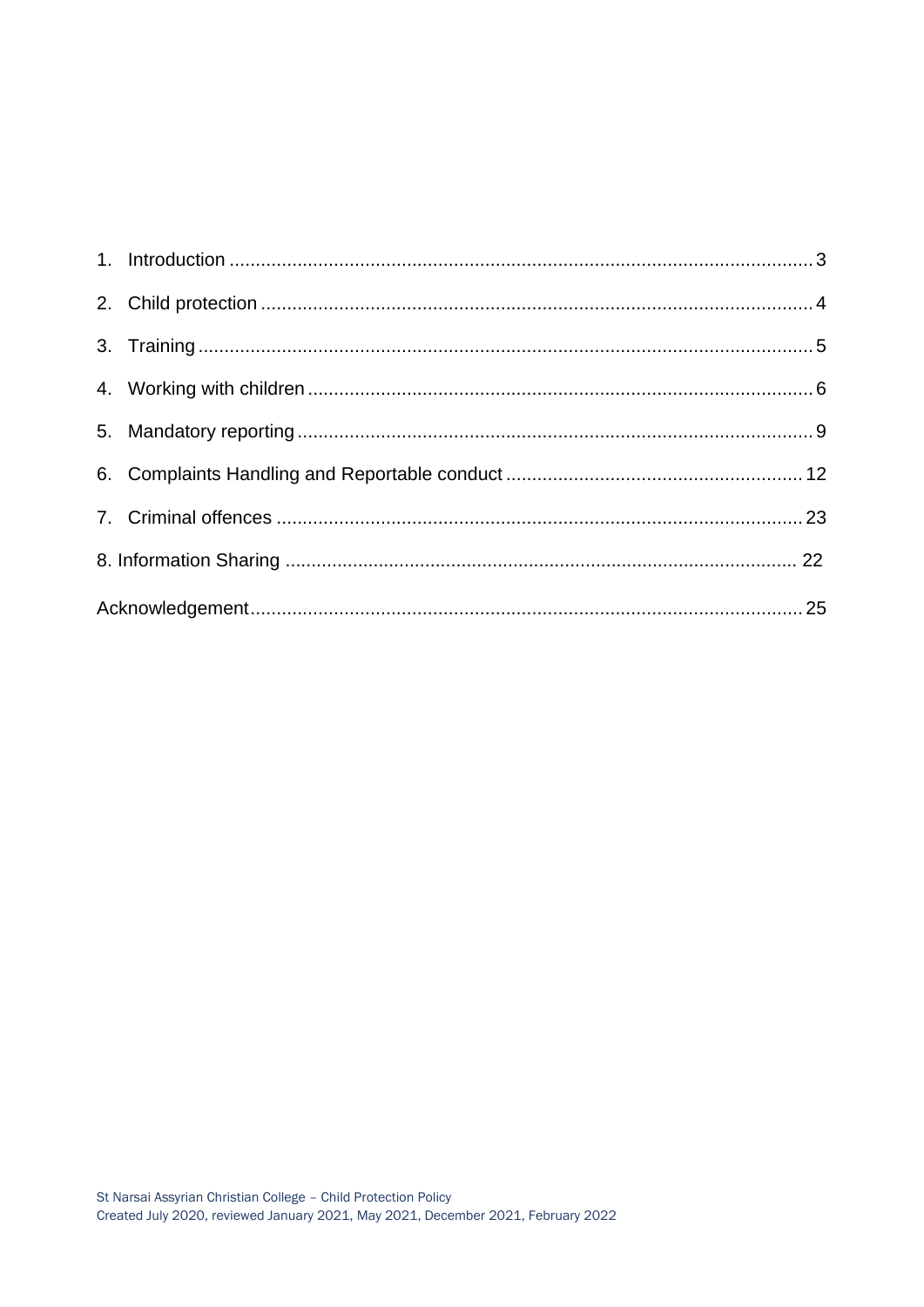# <span id="page-2-0"></span>**1. Introduction**

# **1.1 Purpose and scope**

This policy sets out staff responsibilities for child protection and processes that staff must follow in relation to child protection matters. This policy applies to all staff members, which includes employees, contractors and volunteers.

Staff members who fail to adhere to this policy may be in breach of their terms of employment.

St Narsai Assyrian Christian College commits to child safety and leaders champion a child safe culture by implementing the 10 Child Safe Standards as set by the Office of the Children's Guardian.

# **1.2 Key legislation**

There are four key pieces of child protection legislation in New South Wales:

- the *Children and Young Persons (Care and Protection)* Act 1998 ("Care and Protection Act**"**);
- the *Child Protection (Working With Children) Act 2012* ("WWC Act**"**);
- the *Ombudsman Act* 1974 (NSW) ("Ombudsman Act**"**); and
- the *Crimes Act 1990* ("Crimes Act").

# **1.3 Related policies**

There are a number of other School policies that relate to child protection that staff members must be aware of and understand including (but not limited to):

- **Staff Code of Conduct** sets out information about the standards of behaviour expected of all staff members;
- **Work Health and Safety Statement** identifies the obligations imposed by work health and safety legislation on the school and staff members;
- **Discrimination, Harassment and Bullying Statement** summarises obligations in relation to unlawful discrimination, harassment and bullying;
- **Complaint Handling Policy and Procedures** provides the steps taken by the school in addressing complaints; and
- **Anti-Bullying Policy and Procedures -** provides the steps taken by the school in addressing complaints
- **Working With Children Checks - Policy and Procedures -** provides the steps taken by the school in verifying Working With Children Checks of all staff involved in child-related work
- **NSW Child Safe Standards -** provides support for organisations working with children to create, maintain and improve their child safe practices.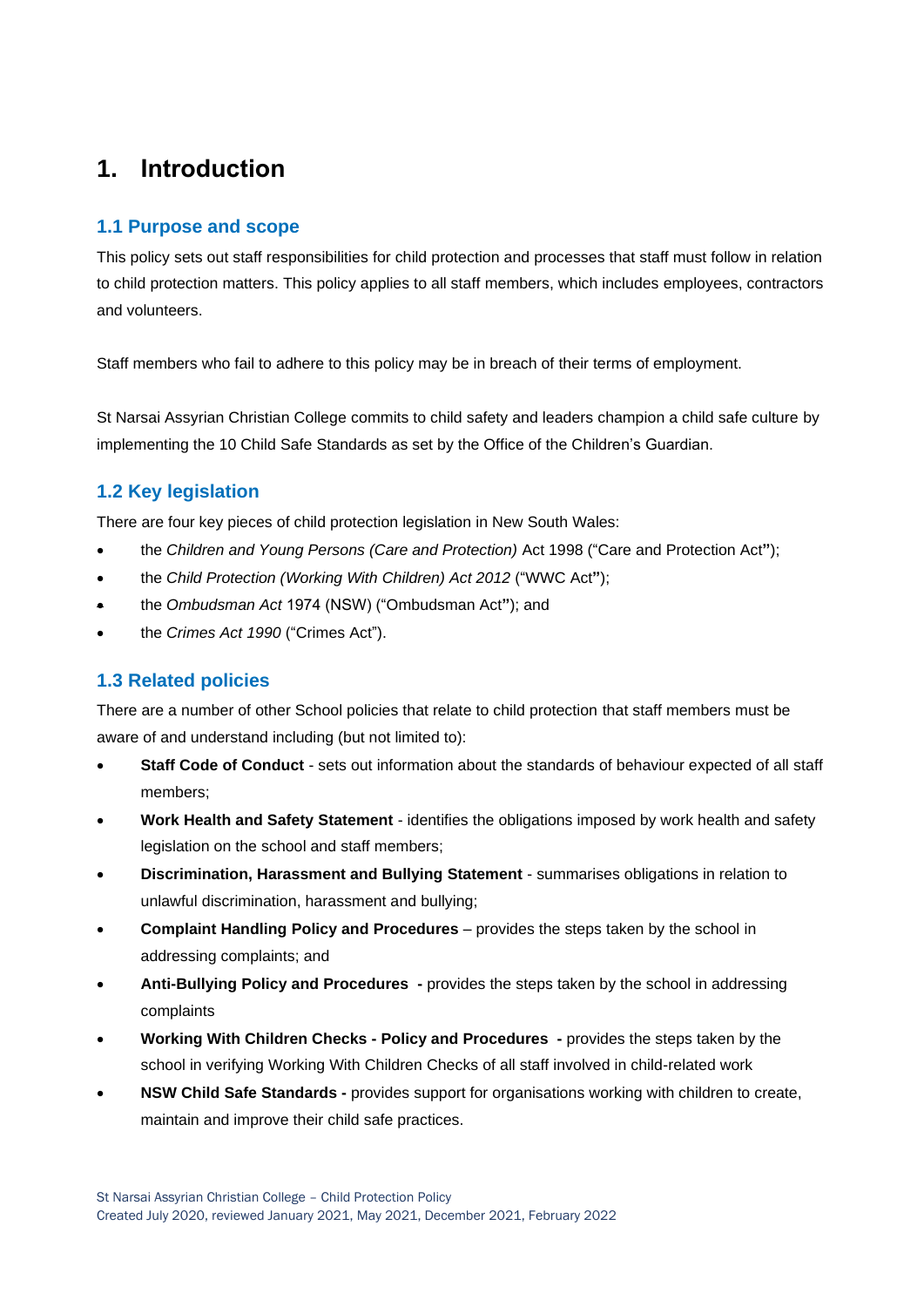# **1.4 Compliance and records**

**The Principal or their delegate** monitors compliance with this policy and securely maintains school records relevant to this policy, which includes:

- register of staff members who have read and acknowledged that they read and understood this policy;
- working with children check clearance verifications;
- mandatory reports to Family and Community Services; and
- reports of reportable conduct allegations, the outcome of reportable conduct investigations, and/or criminal convictions.

# <span id="page-3-0"></span>**2. Child protection**

The safety, protection and welfare of students is the responsibility of all staff members and encompasses:

- a **duty of care** to ensure that reasonable steps are taken to prevent harm to students which could reasonably have been foreseen
- **obligations under child protection legislation**

# **2.1 Children protection concerns**

There are different forms of child abuse. These include neglect, sexual, physical and emotional abuse.

**Neglect** is the continued failure by a parent or caregiver to provide a child with the basic things needed for his or her proper growth and development, such as food, clothing, shelter, medical and dental care and adequate supervision.

**Sexual abuse** is when someone involves a child or young person in a sexual activity by using their power over them or taking advantage of their trust. Often children are bribed or threatened physically and psychologically to make them participate in the activity. Child sexual abuse is a crime.

**Physical abuse** is a non-accidental injury or pattern of injuries to a child caused by a parent, caregiver or any other person. It includes but is not limited to injuries which are caused by excessive discipline, severe beatings or shakings, cigarette burns, attempted strangulation and female genital mutilation. Injuries include bruising, lacerations or welts, burns, fractures or dislocation of joints. Hitting a child around the head or neck and/or using a stick, belt or other object to discipline or punishing a child (in a non-trivial way) is a crime.

**Emotional abuse** can result in serious psychological harm, where the behaviour of their parent or caregiver damages the confidence and self-esteem of the child or young person, resulting in serious emotional deprivation or trauma.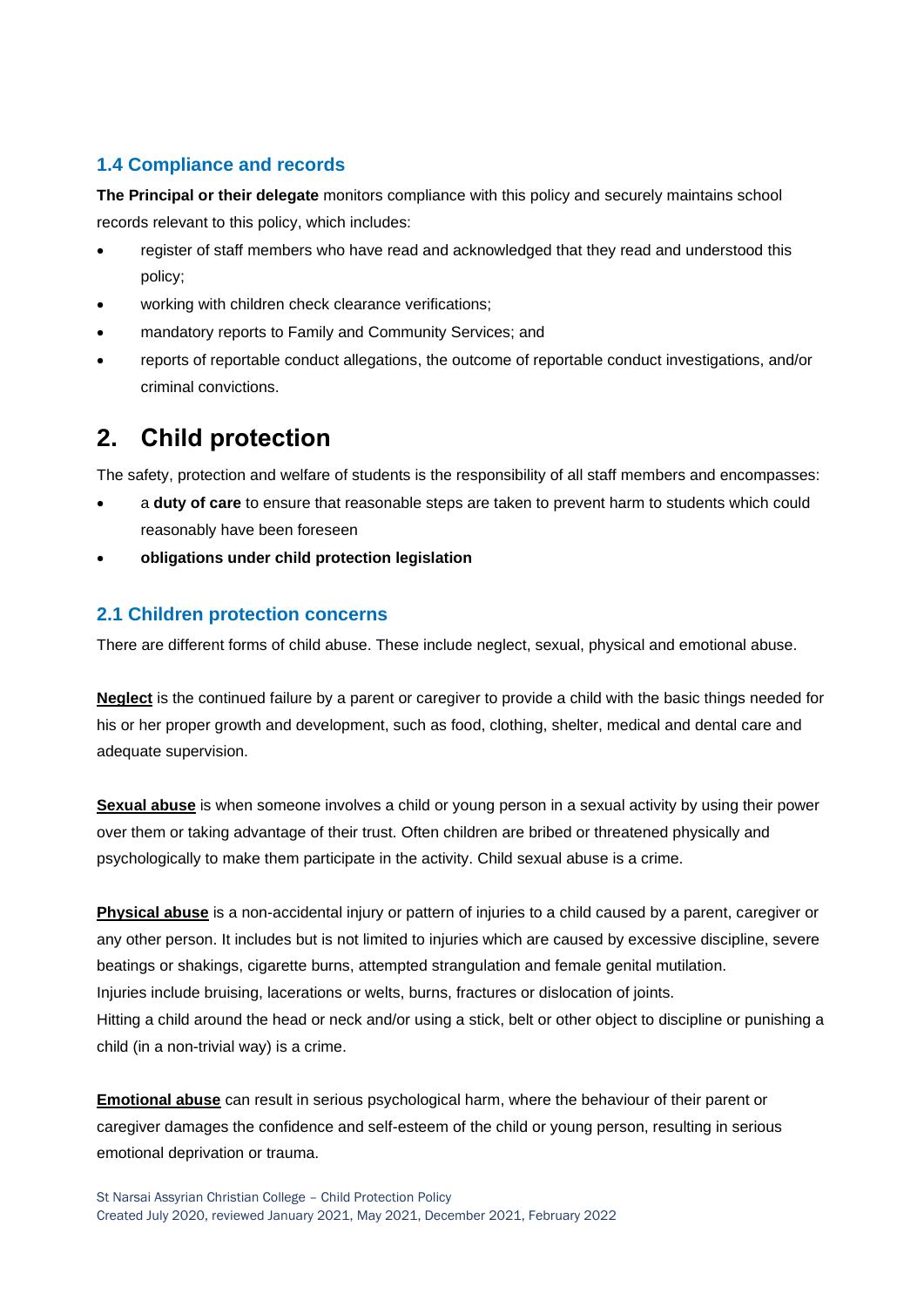Although it is possible for 'one-off' incidents to cause serious harm, in general it is the frequency, persistence and duration of the parental or carer behaviour that is instrumental in defining the consequences for the child.

This can include a range of behaviours such as excessive criticism, withholding affection, exposure to domestic violence, intimidation or threatening behaviour.

### **2.2 Child wellbeing concerns**

Child wellbeing concerns are safety, welfare or wellbeing concerns for a child or young person that do not meet the mandatory reporting threshold, risk of significant harm in section 5.1.2.

# **2.3 Staff member responsibilities**

Key legislation requires reporting of particular child protection concerns. However, as part of the school's overall commitment to child protection **all staff are required to report any child protection or child wellbeing concerns about the safety, welfare or wellbeing of a child or young person to the Principal***.* 

If the allegation involves the Principal, a report should be made to the **Chairman of the School Board**.

# <span id="page-4-0"></span>**3. Training**

### **3.1 The school**

The school provides all staff members with a copy of this policy and will provide all staff members with the opportunity to participate in child protection training annually.

# **3.2 Staff members**

All new staff members must read this policy and sign the acknowledgement that they have read and understood the policy.

All staff members must participate in annual child protection training and additional training, as directed by the Principal. The training compliments this policy and provides information to staff about their legal responsibilities related to child protection and school expectations, including:

- mandatory reporting
- reportable conduct
- working with children check, and
- professional boundaries.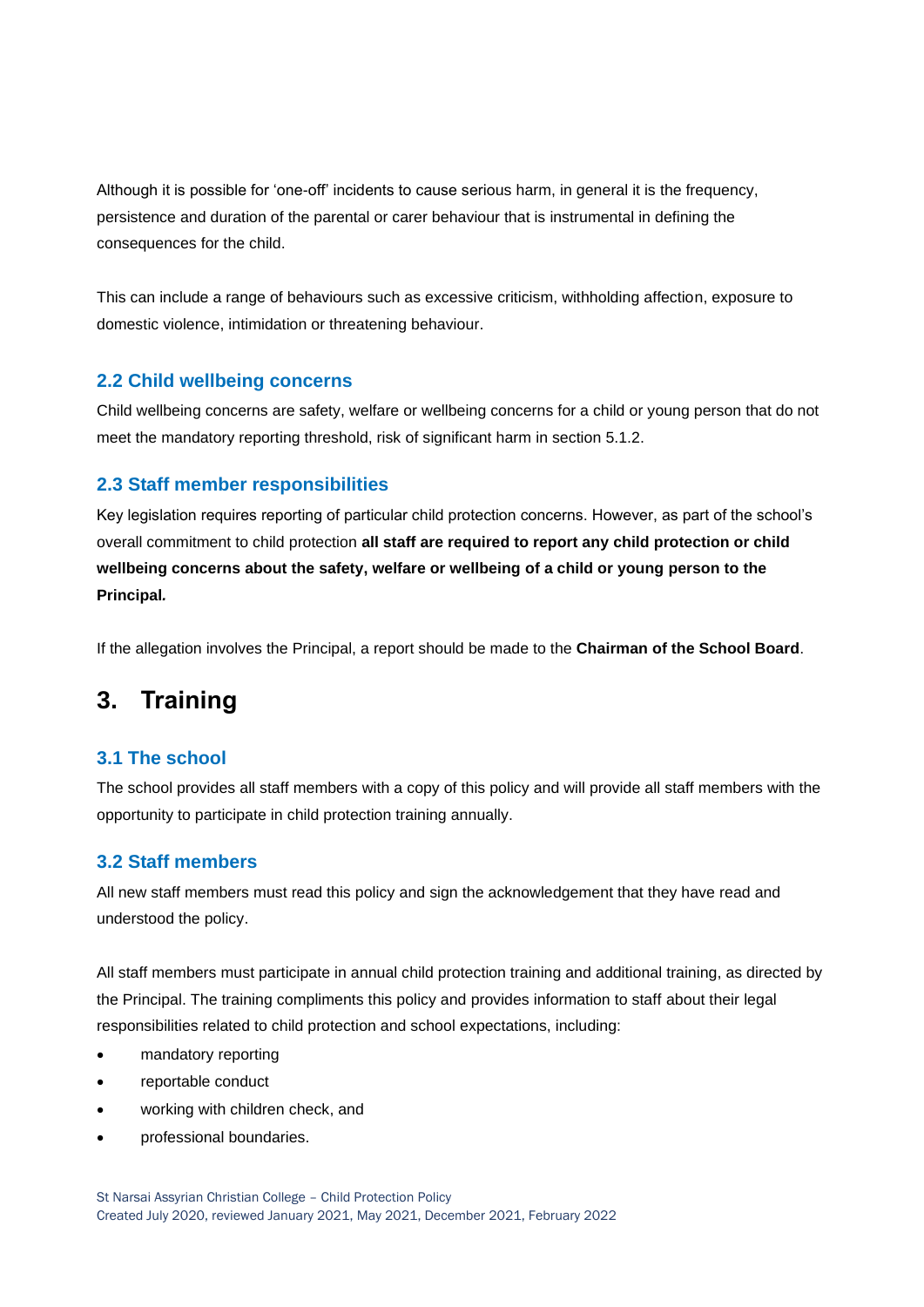# <span id="page-5-0"></span>**4. Working with children**

**The WWC Act protects children by requiring a worker to have a working with children's check clearance or current application to engage in child related work. Failure to do so may result in a fine or imprisonment.**

The Office of the Children's Guardian (OCG) is responsible for determining applications for a working with children check clearance (WWCC clearance). It involves a national criminal history check and review of reported workplace misconduct findings. The result is either to:

- grant a WWCC clearance (generally valid for 5 years)
- refuse a WWCC clearance (further applications cannot be made for 5 years)

In addition, the OCG may impose an interim bar on engaging in child related work for both applicants and WWCC clearance holders. WWCC clearance holders are subject to ongoing monitoring by the OCG.

# **4.1 Responsibilities for working with children checks**

#### **4.1.1 Staff members**

Staff members who engage in child-related work and eligible volunteers (including those volunteers working at overnight camps) are required to:

- hold and maintain a valid WWCC clearance;
- not engage in child-related work at any time that they are subjected to an interim bar or a bar;
- report to the Principal if they are no longer eligible for a WWCC clearance, the status of their WWCC clearance changes or are notified by the OCG that they are subjected to a risk assessment; and
- notify the Children's Guardian of any change to their personal details within 3 months of the change occurring. Failure to do so may result in a fine.

It is an offence for an employee to engage in child-related work when they do not hold a WWCC clearance or if they are subject to a bar.

All volunteers are required to:

- to be aware and follow the expectations of conduct expressed in the school staff Code of Conduct.
- sign the Volunteer Statutory Declaration. Some volunteers involved in high risk roles may be required to complete a WWCC.

### **4.1.2 The school**

The school is required to: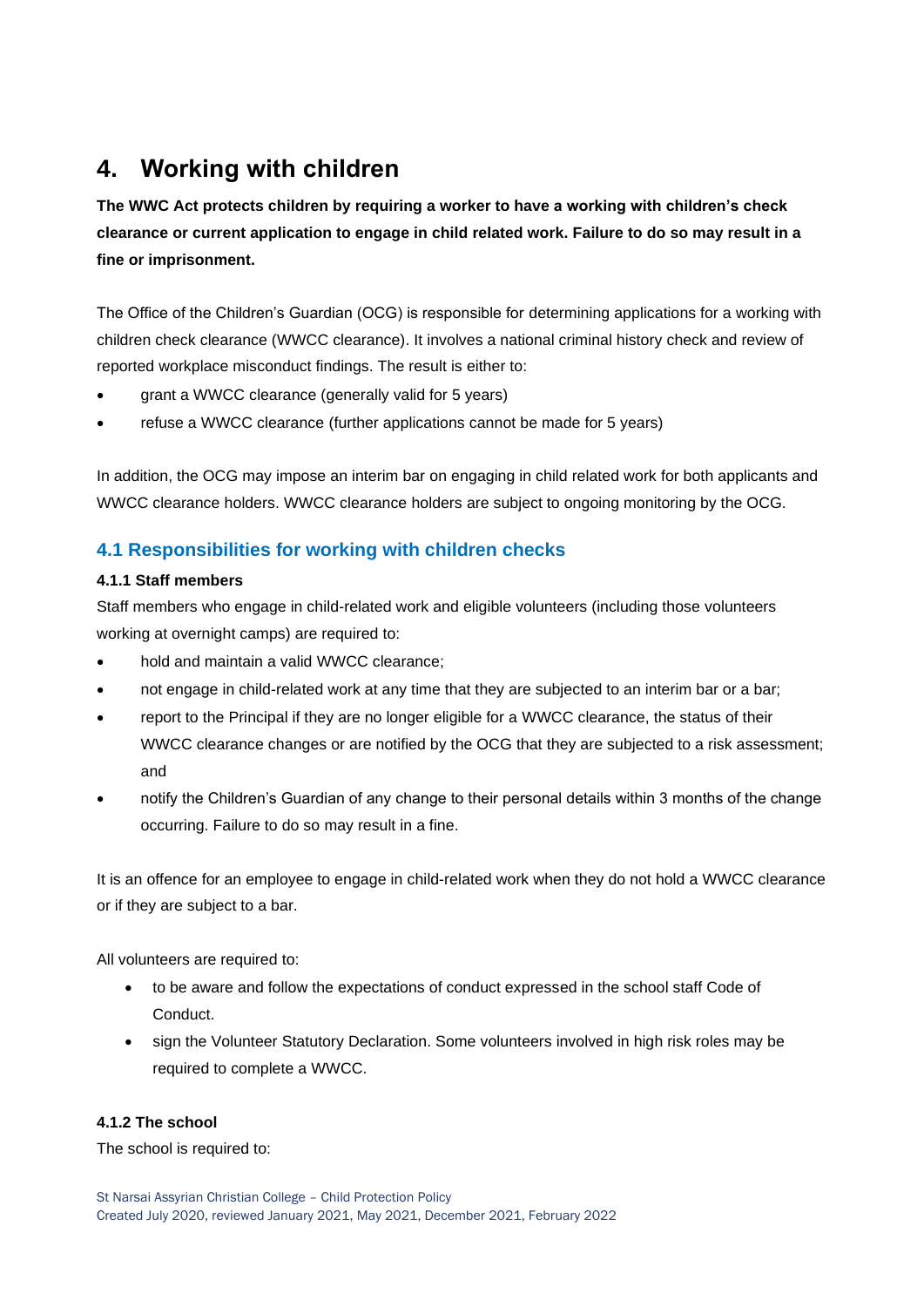- verify online and record the status of each child-related worker's Check;
- only employ or engage child-related workers or eligible volunteers who have a valid Check; and
- advise the OCG of the findings they have made after completing a reportable conduct investigation, including whether they have made a finding of reportable conduct. A finding of reportable conduct in relation to sexual misconduct, a sexual offence or a serious physical assault must be referred to the OCG's Working with Children Check Directorate (WWCC Directorate).

Refer to the document *Working with Children Check – Policy and Procedures* for further information regarding the verification of Working with Children checks of all workers.

It is an offence for an employer to knowingly engage a child-related worker who does not hold a WWCC clearance or who has a bar.

# **4.2 Working with children check clearance**

A WWCC clearance is authorisation under the WWC Act for a person to engage in child-related work.

#### **4.2.1 Child-related work**

Child-related work involves direct contact by the worker with a child or children and that contact is a usual part of and more than incidental to the work. Child related work includes, but is not limited to work in the following sectors:

- early education and child care including education and care service, child care centres and other child care;
- schools and other educational institutions and private coaching or tuition of children;
- religious services;
- residential services including boarding schools, homestays more than three weeks, residential services and overnight camps;
- transport services for children including school bus services, taxi services for children with disability and supervision of school road crossings; and
- Counselling, mentoring or distance education not involving direct contact.

Any queries about whether roles/duties engage in child-related work should be directed to the Principal.

#### **4.2.2 Application/Renewal**

An application or renewal can be made through Service NSW or its replacement agency. The process for applying for and renewing a WWCC clearance with the OCG involves a national police check and a review of findings of misconduct. If the OCG grants or renews a WWCC clearance the holder will be issued with a number which is to be provided to the School to verify the status of a staff member's WWCC clearance.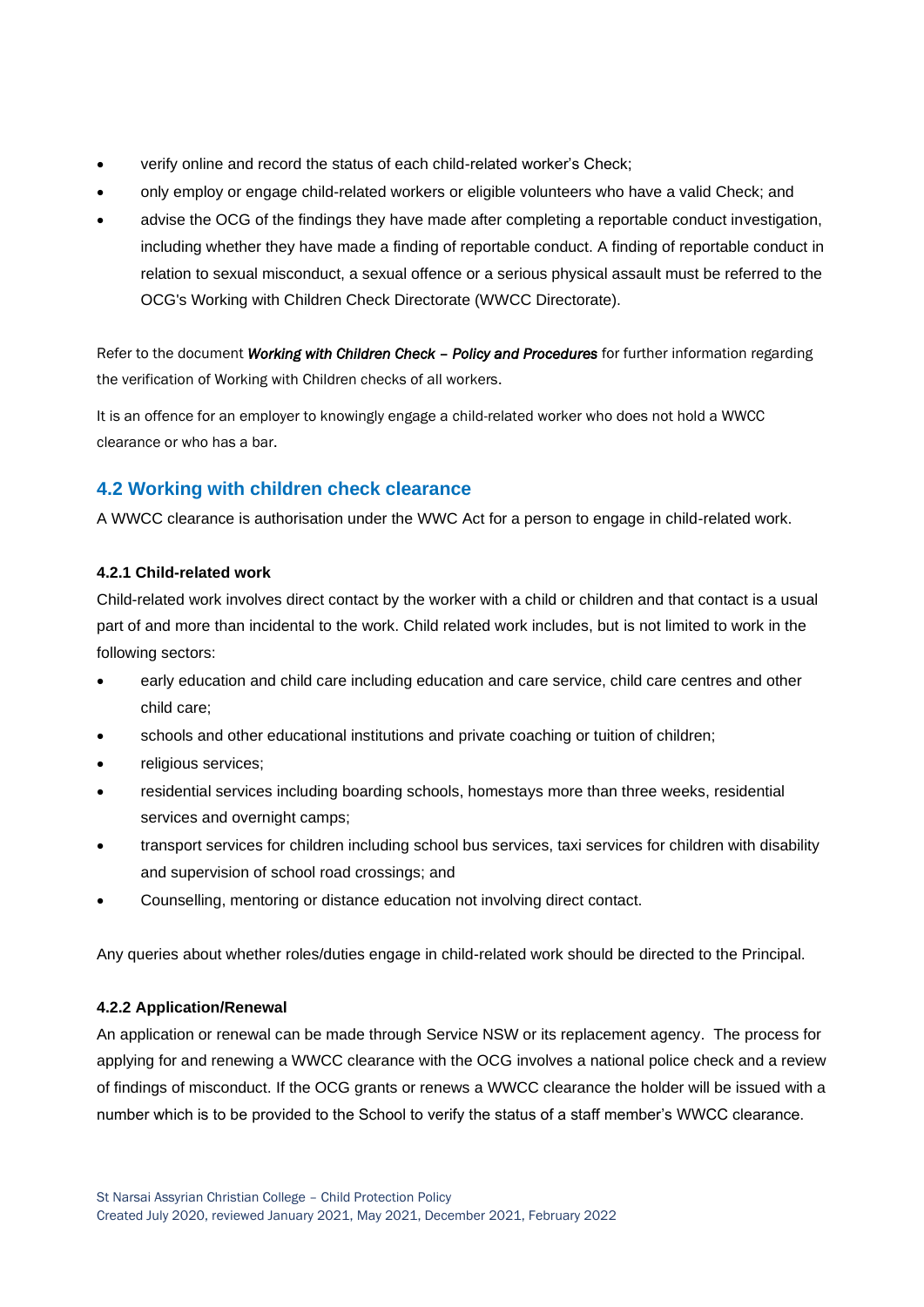#### **4.2.3 Refusal/Cancellation**

The OCG can refuse to grant a working with children check clearance or cancel a WWCC clearance. The person is then restricted from engaging in child-related work and not able to apply for another clearance for five years. Employers are notified by the OGC and instructed to remove such persons from childrelated work.

#### **4.2.4 Interim bar**

The OCG may issue an interim bar, for up to 12 months, to high risk individuals to prevent them from engaging in child-related work while a risk assessment is conducted. If an interim bar remains in place for six months or longer, it may be appealed to the Administrative Decisions Tribunal. Not everyone who is subject to a risk assessment will receive an interim bar; only those representing a serious and immediate risk to children.

#### **4.2.5 Disqualified person**

A disqualified person is a person who has been convicted, or against whom proceedings have been commenced for a disqualifying offence outlined in Schedule 2 of WWC Act. A disqualified person cannot be granted a working with children check clearance and is therefore restricted from engaging in child related work.

#### **4.3 Ongoing monitoring**

The OCG will continue to monitor criminal records and professional conduct findings of all WWCC clearance holders through a risk assessment process.

#### **4.3.1 Risk assessments**

A risk assessment is an evaluation of an individual's suitability for child-related work.

The OCG will conduct a risk assessment on a person's suitability to work with children when a new record is received which triggers a risk assessment. This may include an offence under Schedule 1, pattern of behaviour or offences involving violence of sexual misconduct representing a risk to children, findings of misconduct involving children.

#### **4.4 Process for reporting to OCG**

#### **4.4.1 The school**

Independent Schools are defined as a reporting body by the WWC Act.

**The School is required to advise the OCG of the findings they have made after completing a reportable conduct investigation, including whether they have made a finding of reportable conduct.** A finding of reportable conduct in relation to sexual misconduct, a sexual offence or a serious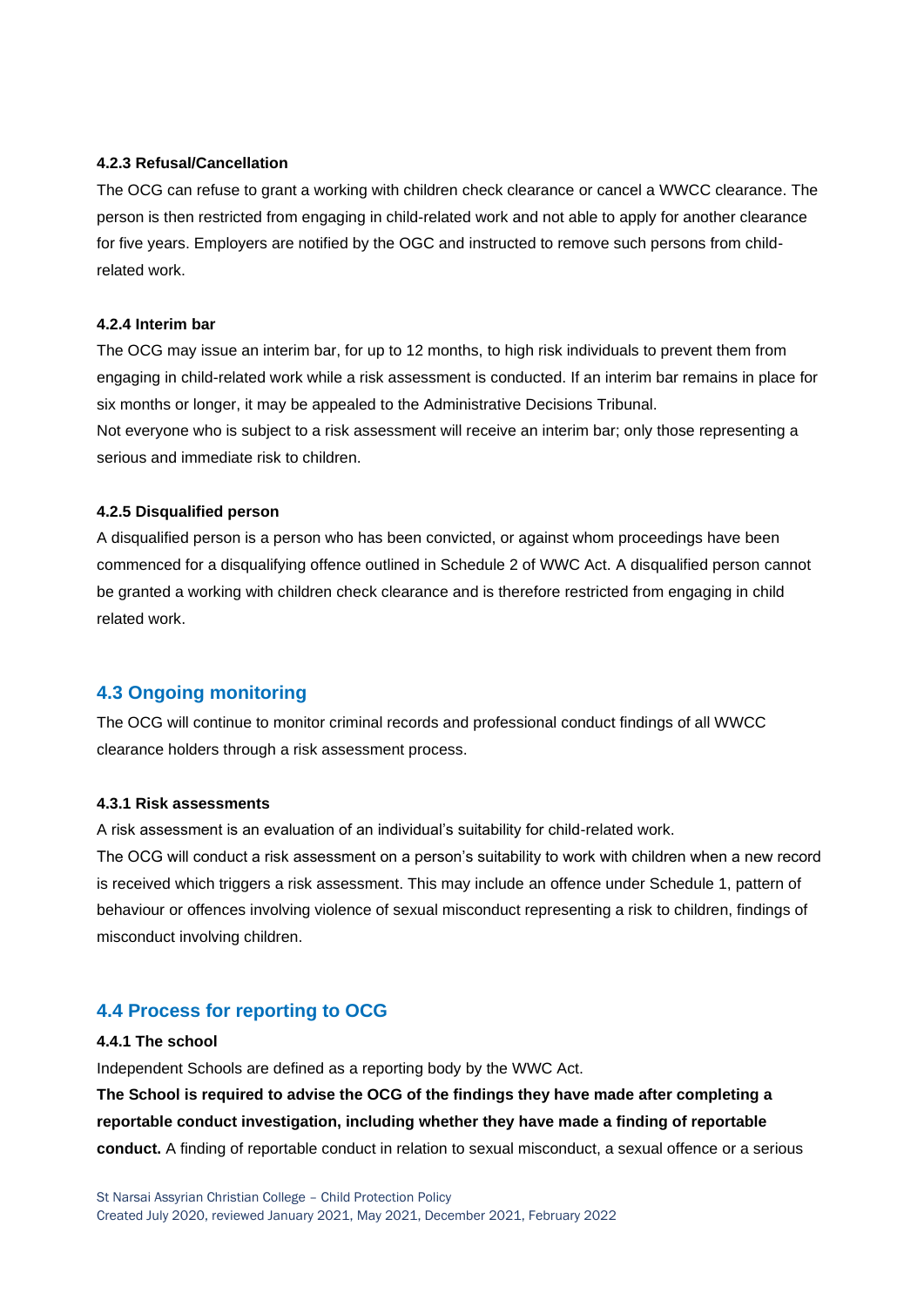physical assault must be referred to the OCG's WWCC Directorate. Information must also be referred internally to the OCG's WWCC Directorate if it meets the threshold for consideration of an interim WWCC bar, as per Section 17 of the WWC Act, pending a formal risk assessment.

The School may also be obliged to report, amend or provide additional information to the OCG as outlined in the WWC Act and the Children's Guardian Act

#### **4.4.2 Finding of misconduct involving children**

The School will report any finding of reportable conduct to the OCG.

When informing an employee of a finding of reportable conduct against them, the School should alert them to the consequent report to the WWCC Directorate in relation to sustained findings of sexual misconduct, a sexual offence or a serious physical assault.

The WWC Act enables a person who has a sustained finding referred to the OCG to request access to the records held by the school in relation to the finding of misconduct involving children, once final findings are made. The entitlements of a person to request access to information in terms of section 46 of the WWC Act is enlivened when a finding of misconduct involving children has been made.

#### **4.4.3 Other information**

The school may also be required to provide information to the OCG that is relevant to an assessment of whether a person poses a risk to the safety of children or the OCG's monitoring functions.

# <span id="page-8-0"></span>**5. Mandatory reporting**

The Care and Protection Act provides for mandatory reporting of children at risk of significant harm. A child is a person under the age of 16 years and a young person is aged 16 years or above but who is under the age of 18, for the purposes of the Care and Protection Act.

Under the Care and Protection Act mandatory reporting applies to persons who:

- in the course of their employment, deliver services including health care; welfare, education, children's services and residential services, to children; or
- hold a management position in an organisation, the duties of which include direct responsibility for, or direct supervision of, the provision of services including health care, welfare, education, children's services and residential services, to children, are mandatory reporters.

**All teachers are mandatory reporters**. Other staff members may also be mandatory reporters. Any queries about whether other staff members are mandatory reporters should be directed to the Principal.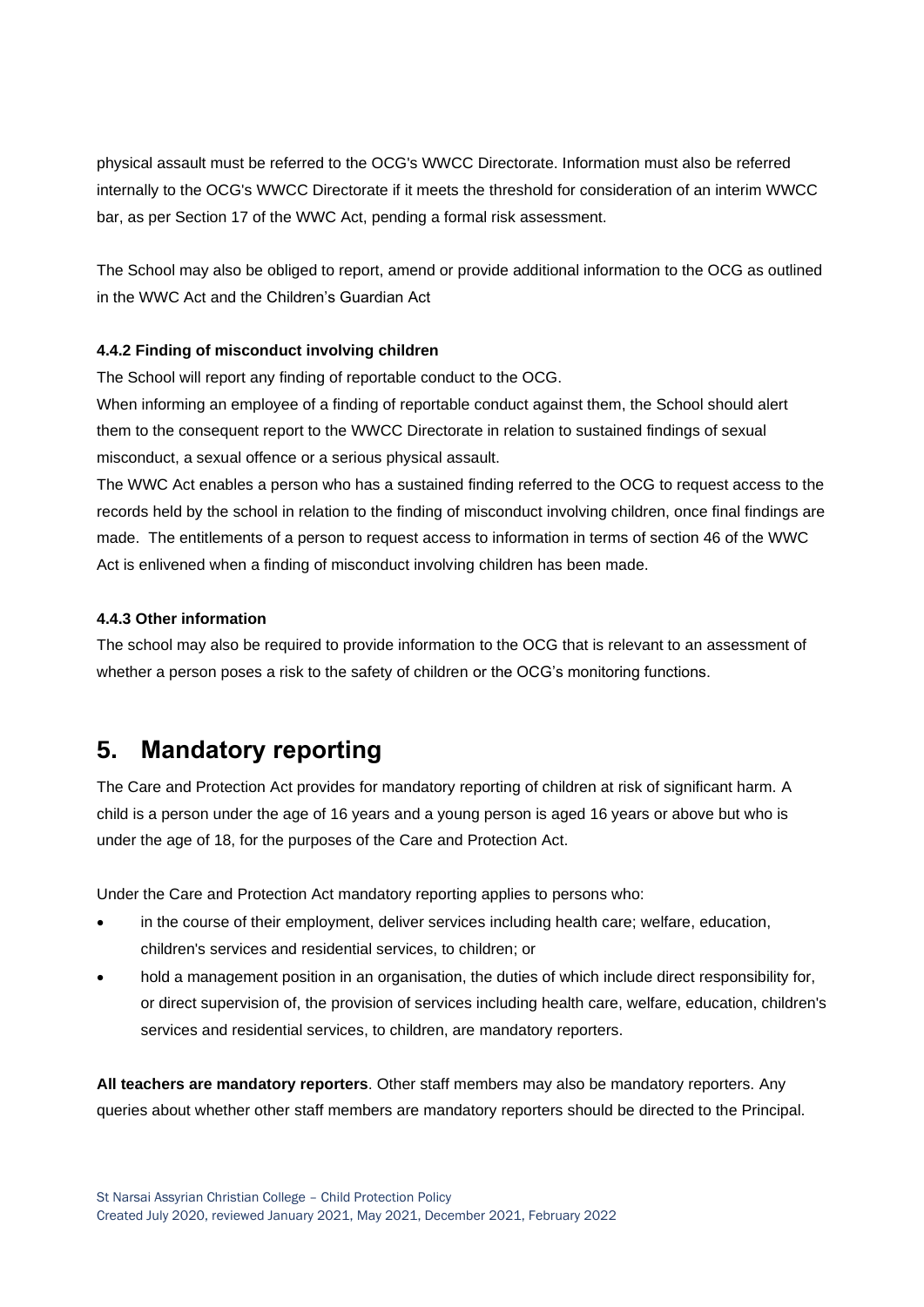# **5.1 Reports to Family and Community Services**

**A mandatory reporter must, where they have reasonable grounds to suspect that a child (under 16 years of age) is at risk of significant harm, report to the Department of Communities and Justice (DCJ) as soon as practicable**. The report must include the name, or a description, of the child and the grounds for suspecting that the child is at risk of significant harm.

In addition, the school may choose to make a report to the DCJ where there are reasonable grounds to suspect a young person (16 or 17 years of age) is at risk of significant harm and there are current concerns about the safety, welfare and well-being of the young person.

**In the independent school sector a mandatory reporter will meet their obligation if they report to the Principal in the School**. This centralised reporting model ensures that a person in the school has all of the information that may be relevant to the circumstances of the child at risk of significant harm and addresses the risk of the school not being aware of individual incidences that amount to cumulative harm.

#### **5.1.1 Reasonable grounds**

**'Reasonable grounds'** refers to the need to have an objective basis for suspecting that a child or young person may be at risk of significant harm, based on:

- first hand observations of the child, young person or family
- what the child, young person, parent or another person has disclosed
- what can reasonably be inferred based on professional training and / or experience.

**'Reasonable grounds' does not mean a person is required to confirm their suspicions or have clear proof before making a report.**

### **5.1.2 Significant harm**

A child or young person is 'at risk of significant harm' if current concerns exist for the safety, welfare or well-being of the child or young person because of the presence, to a significant extent, **of any one or more of the following circumstances:**

- the child's or young person's basic physical or psychological needs are not being met or are at risk of not being met,
- the parents or other caregivers have not arranged and are unable or unwilling to arrange for the child or young person to receive necessary medical care,
- in the case of a child or young person who is required to attend school in accordance with the Education Act 1990 —the parents or other caregivers have not arranged and are unable or unwilling to arrange for the child or young person to receive an education in accordance with that Act,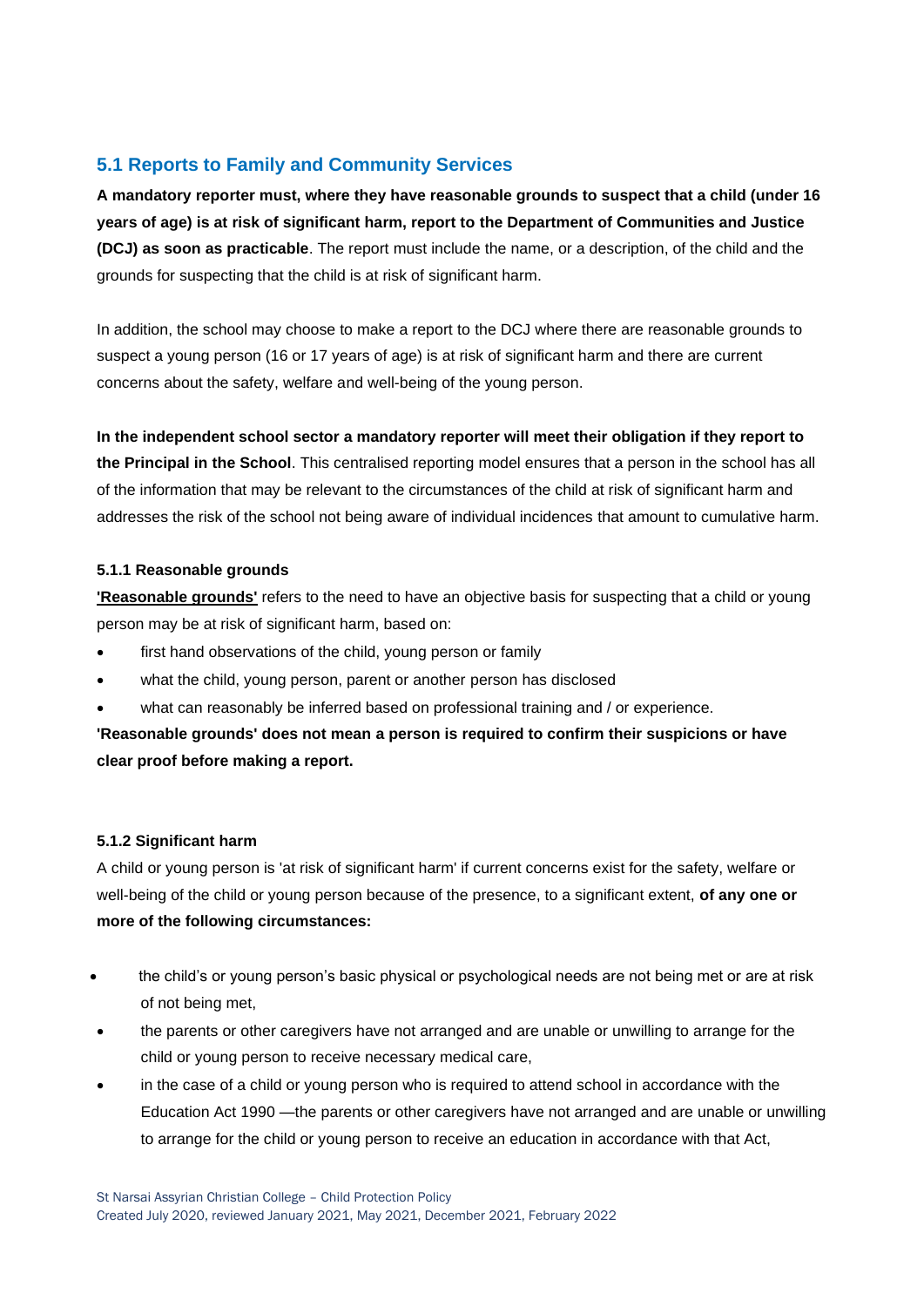- the child or young person has been, or is at risk of being, physically or sexually abused or ill-treated,
- the child or young person is living in a household where there have been incidents of domestic violence and, as a consequence, the child or young person is at risk of serious physical or psychological harm,
- a parent or other caregiver has behaved in such a way towards the child or young person that the child or young person has suffered or is at risk of suffering serious psychological harm,
- the child was the subject of a pre-natal report under section 25 of the Care and Protection Act and the birth mother of the child did not engage successfully with support services to eliminate, or minimise to the lowest level reasonably practical, the risk factors that gave rise to the report.

What is meant by 'significant' in the phrase 'to a significant extent' is that which is sufficiently serious to warrant a response by a statutory authority irrespective of a family's consent.

What is significant is not minor or trivial, and may reasonably be expected to produce a substantial and demonstrably adverse impact on the child or young person's safety, welfare or well-being.

The significance can result from a single act or omission or an accumulation of these.

### **5.3 Process for mandatory reporting**

#### **5.3.1 Staff members**

Staff members must raise concerns about a child or young person who may be at risk of significant harm with the Principal as soon as possible to discuss whether the matter meets the threshold of 'risk of significant harm' and the steps required to report the matter.

However, if there is an immediate danger to the child or young person and the Principal or next most senior member of staff is not contactable, staff members should contact the Police and/or the Child Protection Helpline (13 21 11) directly and then advise the Principal or next most senior member of staff at the school as soon as possible.

Staff members are not required to, and must not, undertake any investigation of the matter. Staff members are not permitted to inform the parents or caregivers that a report to the DCJ has been made.

Staff members are required to deal with the matter confidentially and only disclose it to the persons referred to above or as required to comply with mandatory reporting obligations. Failure to maintain confidentiality will not only be a breach of this policy, but could incite potential civil proceedings for defamation.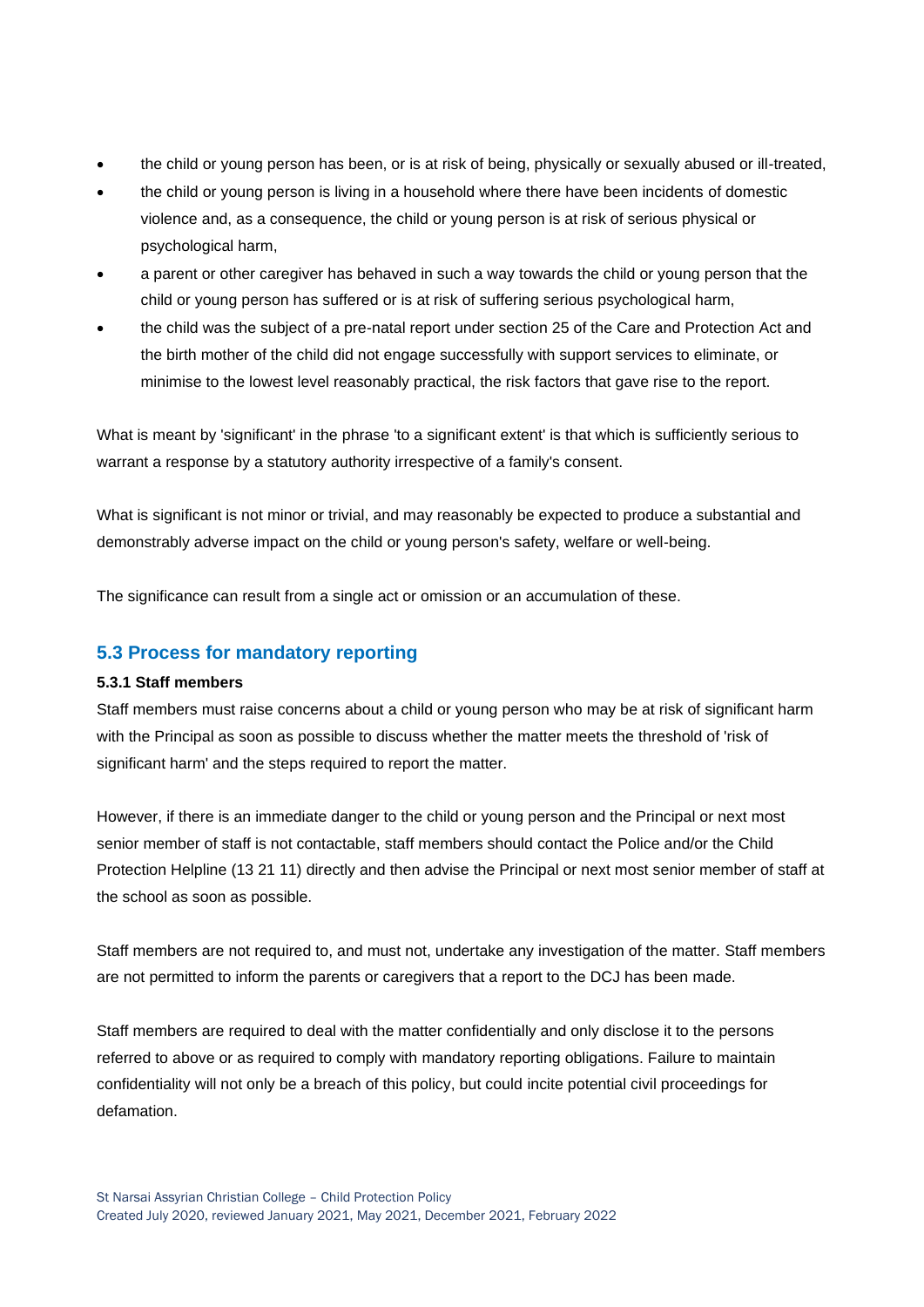#### **5.3.2 The school**

In general, the Principal will report these matters to the DCJ and, where necessary, the police**.** This is supported by the DCJ in accordance with best practice principles.

### **5.4 Process for reporting concerns about students**

#### **5.4.1 Staff members**

While the Care and Protection Act outlines a mandatory reporter's obligation to report to the DCJ concerns about risk of significant harm. However, to ensure centralised reporting all staff members are required to report any concern regarding the safety, welfare and wellbeing of a student to the Principal. Staff members who are unsure as to whether a matter meets the threshold of 'risk of significant harm' should report their concern to the Principal regardless.

Staff members are required to deal with all reports regarding the safety, welfare or wellbeing of a student with confidentially and only disclose it to the Principal and any other person the Principal nominates.

# <span id="page-11-0"></span>**6. Complaints Handling and Reportable conduct**

Section 29 of the Children's Guardian Act 2019 requires the Heads of Entities, including non-government schools in New South Wales, to notify the OCG of all allegations of reportable conduct and convictions involving an 'employee' and the outcome of the School's investigation of these allegations. Under the Children's Guardian Act 2019 allegations of child abuse only fall within the reportable conduct jurisdiction if the involved individual is an employee of the relevant entity at the time when the allegation becomes known by the Head of Entity.

#### Reportable Conduct:

- involves a child (a person under the age of 18 years) at the time of the alleged incident; and
- involves certain defined conduct as described in the Act (see below).

#### The OCG:

- must keep under scrutiny the systems for preventing reportable conduct by employees of nongovernment schools and the handling of, or response to, reportable allegations (including allegations which are exempt from notification) or convictions;
- must receive and assess notifications from non-government schools concerning reportable conduct or reportable convictions;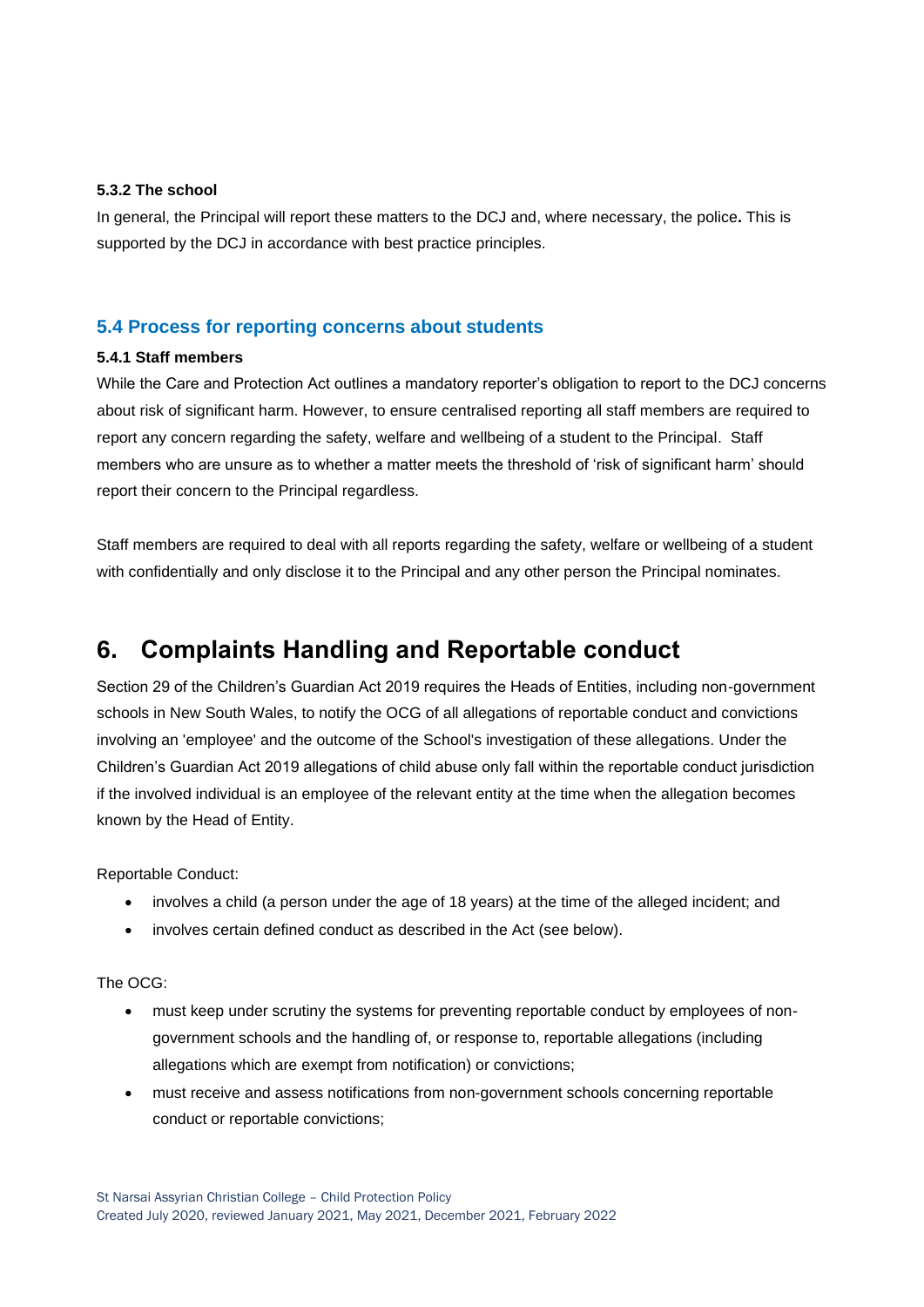- is required to oversee or monitor the conduct of investigations by non-government schools into allegations of reportable conduct or reportable convictions;
- must determine whether an investigation that has been monitored has been conducted properly, and whether appropriate action has been taken as a result of the investigation;
- may directly investigate an allegation of reportable conduct or reportable conviction against an employee of a non-government school, or the handling of or response to such a matter (eg arising out of complaints by the person who is the subject of an allegation); and
- may investigate the way in which a relevant entity has dealt with, or is dealing with, a report, complaint or notification, if the OCG considers it appropriate to do so.

# 6.1 Reportable conduct

Under the Children's Guardian Act 2019 reportable conduct is defined as:

- a sexual offence
- sexual misconduct
- an assault against a child
- ill-treatment of a child
- neglect of a child
- an offence under section 43B (failure to protect) or section 316A (failure to report) of the Crimes Act 1900; and
- behaviour that causes significant emotional or psychological harm to a child.

Reportable conduct does not extend to:

- conduct that is reasonable for the purposes of the discipline, management or care of children, having regard to the age, maturity, health or other characteristics of the children and to any relevant codes of conduct or professional standards; or
- the use of physical force that, in all the circumstances, is trivial or negligible and the circumstances in which it was used have been investigated and the result of the investigation has been recorded in accordance with appropriate procedures; or
- conduct of a class or kind exempted from being reportable conduct by the Children's Guardian Act under section 30.

### **6.1.1 Definitions**

The following definitions relate to *reportable conduct*: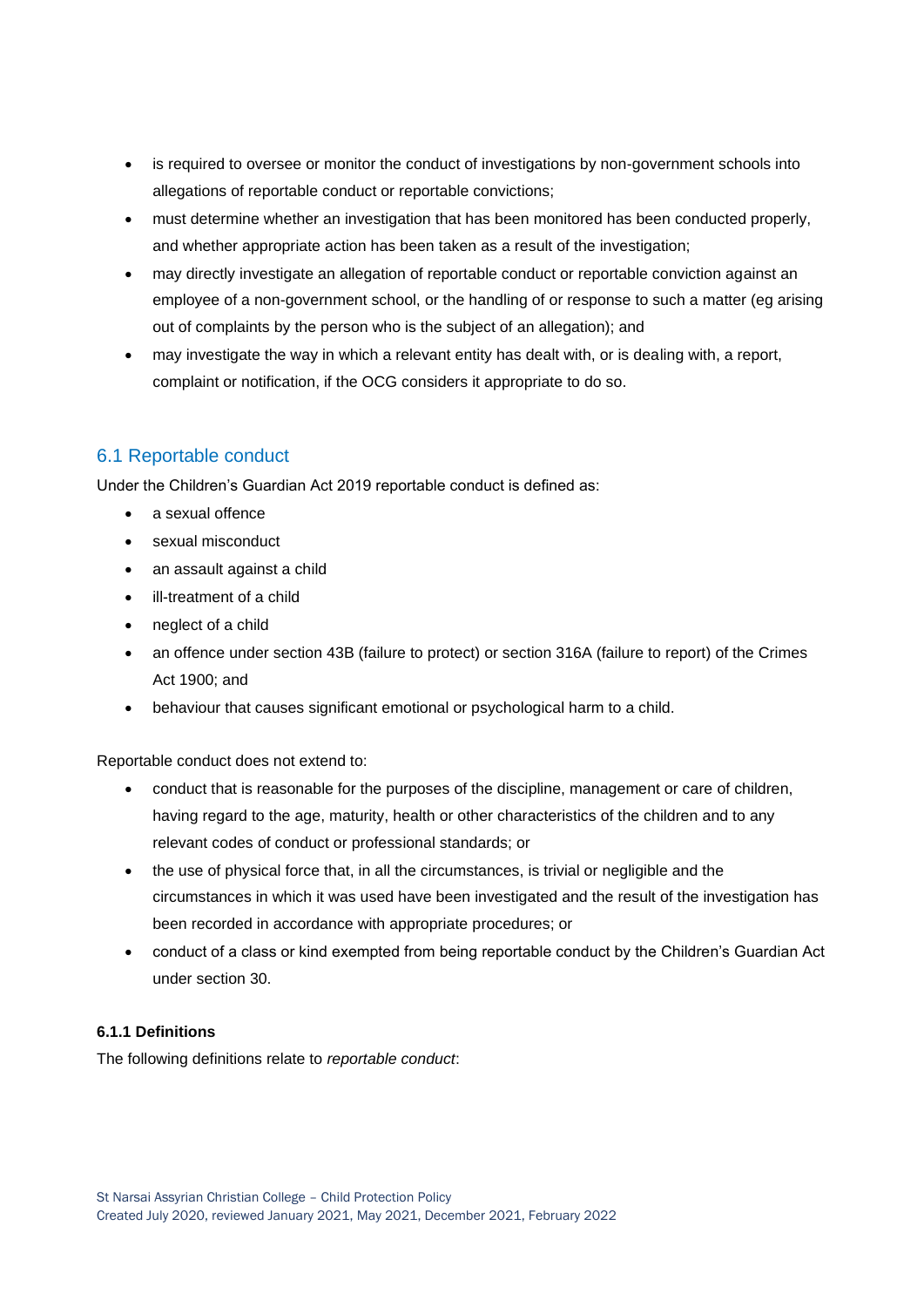- *Sexual offence*: an offence of a sexual nature under a law of the State, another State, a Territory, or the Commonwealth, committed against, with or in the presence of a child, such as:
- sexual touching of a child;
- a child grooming offence;
- production, dissemination or possession of child abuse material.

Definitions of 'grooming', within child protection legislation, are complex. Under the Crimes Act, grooming or procuring a child under the age of 16 years for unlawful sexual activity is classed as a sexual offence. The Crimes Act (s73) also extends the age of consent to 18 years when a child is in a 'special care' relationship. Under Schedule 1(2) of the WWC Act, grooming is recognised as a form of sexual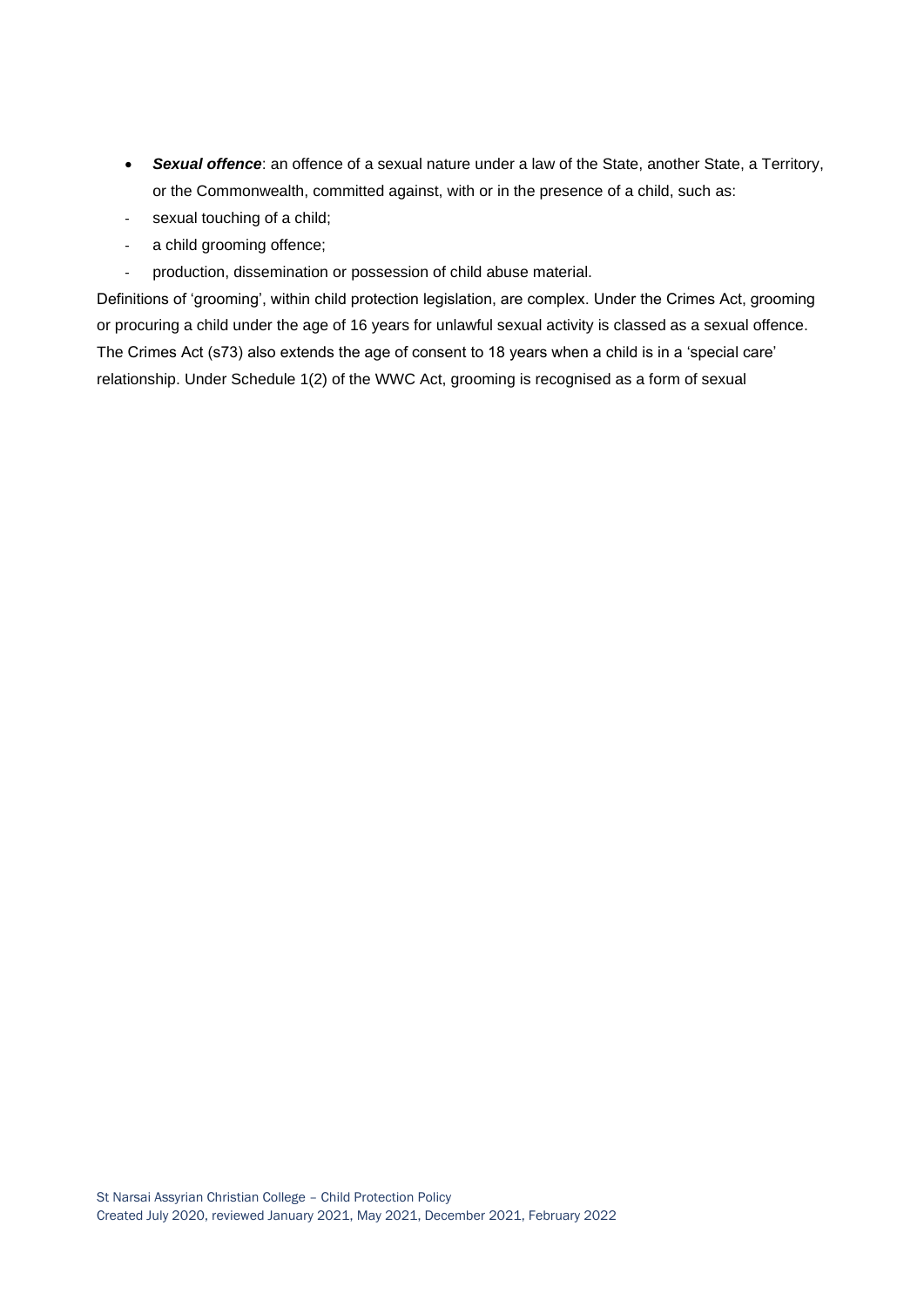Misconduct. The Children's Guardian Act 2019 and this Child Protection Policy reflect these definitions within the context of the Reportable Conduct Scheme (Division 2).

An alleged sexual offence does not have to be the subject of criminal investigation or charges for it to be categorised as a reportable allegation of sexual offence.

- *Sexual misconduct*: conduct with, towards or in the presence of a child that is sexual in nature (but not a sexual offence). The Act provides the following (non-exhaustive) examples:
- descriptions of sexual acts without a legitimate reason to provide the descriptions;
- sexual comments, conversations or communications;
- comments to a child that express a desire to act in a sexual manner towards the child, or another child.

Note – crossing professional boundaries comes within the scope of the scheme to the extent that the alleged conduct meets the definition of sexual misconduct. That is, the conduct with, towards or in the presence of a child that is sexual in nature (but is not a sexual offence).

- *Assault*: an assault can occur when a person intentionally or recklessly (ie. knows the assault is possible but ignores the risk):
- applies physical force against a child without lawful justification or excuse such as hitting, striking, kicking, punching or dragging a child (actual physical force); or
- causes a child to apprehend the immediate and unlawful use of physical force against them  $$ such as threatening to physically harm a child through words and/or gestures regardless of whether the person actually intends to apply any force (apprehension of physical force)
- *lll-treatment*: is defined as conduct towards a child that is:
- unreasonable; and
- seriously inappropriate, improper, inhumane or cruel.

Ill-treatment can include a range of conduct such as making excessive or degrading demands of a child; a pattern of hostile or degrading comments or behaviour towards a child; and using inappropriate forms of behaviour management towards a child.

• *Neglect*: defined as a significant failure to provide adequate and proper food, supervision, nursing, clothing, medical aid or lodging for a child that causes or is likely to cause harm - by a person who has care and/or has responsibility towards a child.

Neglect can be an ongoing situation of repeated failure by a caregiver to meet a child's physical or psychological needs, or a single significant incident where a caregiver fails to fulfill a duty or obligation,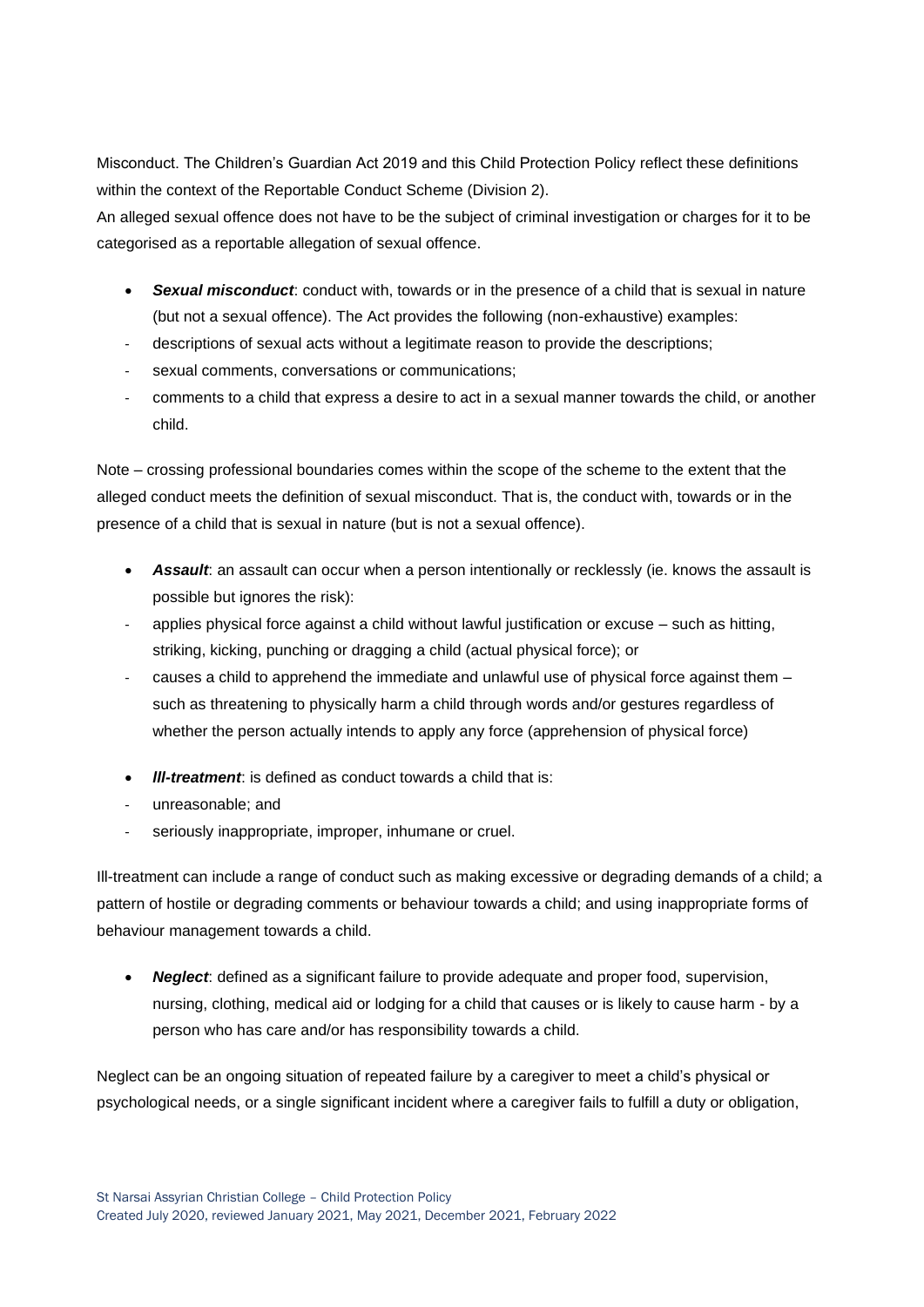resulting in actual harm to a child where there is the potential for significant harm to a child. Examples of neglect include failing to protect a child from abuse and exposing a child to a harmful environment.

• Behaviour that causes significant **emotional or psychological harm** to a child is conduct that is intentional or reckless (without reasonable excuse), obviously or very clearly unreasonable and which results in significant emotional harm or trauma to a child.

For a reportable allegation involving psychological harm, the following elements must be present:

- An obviously or very clearly unreasonable or serious act or series of acts that the employees knew or ought to have known was unacceptable, and
- Evidence of psychological harm to the child that is more than transient, including displaying patterns of 'out of character behaviour', regression in behaviour, distress, anxiety, physical symptoms or self-harm, and
- An alleged causal link between the employee's conduct and the significant emotional or psychological harm to the child.
- *Reportable allegation* is an allegation that an employee has engaged in conduct that may be reportable conduct.
- **Reportable conviction** means a conviction (including a finding of guilt without the court proceeding to a conviction), in NSW or elsewhere, of an offence involving reportable conduct.
- **Employee** of an entity includes:
- an individual employed by, or in, the entity
- a volunteer providing services to children
- a contractor engaged directly by the entity (or by a third party) where the contractor holds, or is required to hold, a WWCC clearance for the purposes of their work with an entity; and
- a person engaged by a religious body where that person holds, or is required to hold, a WWCC clearance for the purposes of their work with the religious body.
- **PSOA** (Person Subject Of the Allegation).

# **6.2 Process for reporting of reportable conduct allegations or convictions**

#### **6.2.1 Staff members**

Any concerns about any other employee engaging in conduct that is considered inappropriate, or reportable conduct, or any allegation of inappropriate, or reportable conduct made to the employee or about the employee themselves must be reported to the Principal. Where it is uncertain if the conduct is reportable conduct but is considered inappropriate behaviour this must also be reported.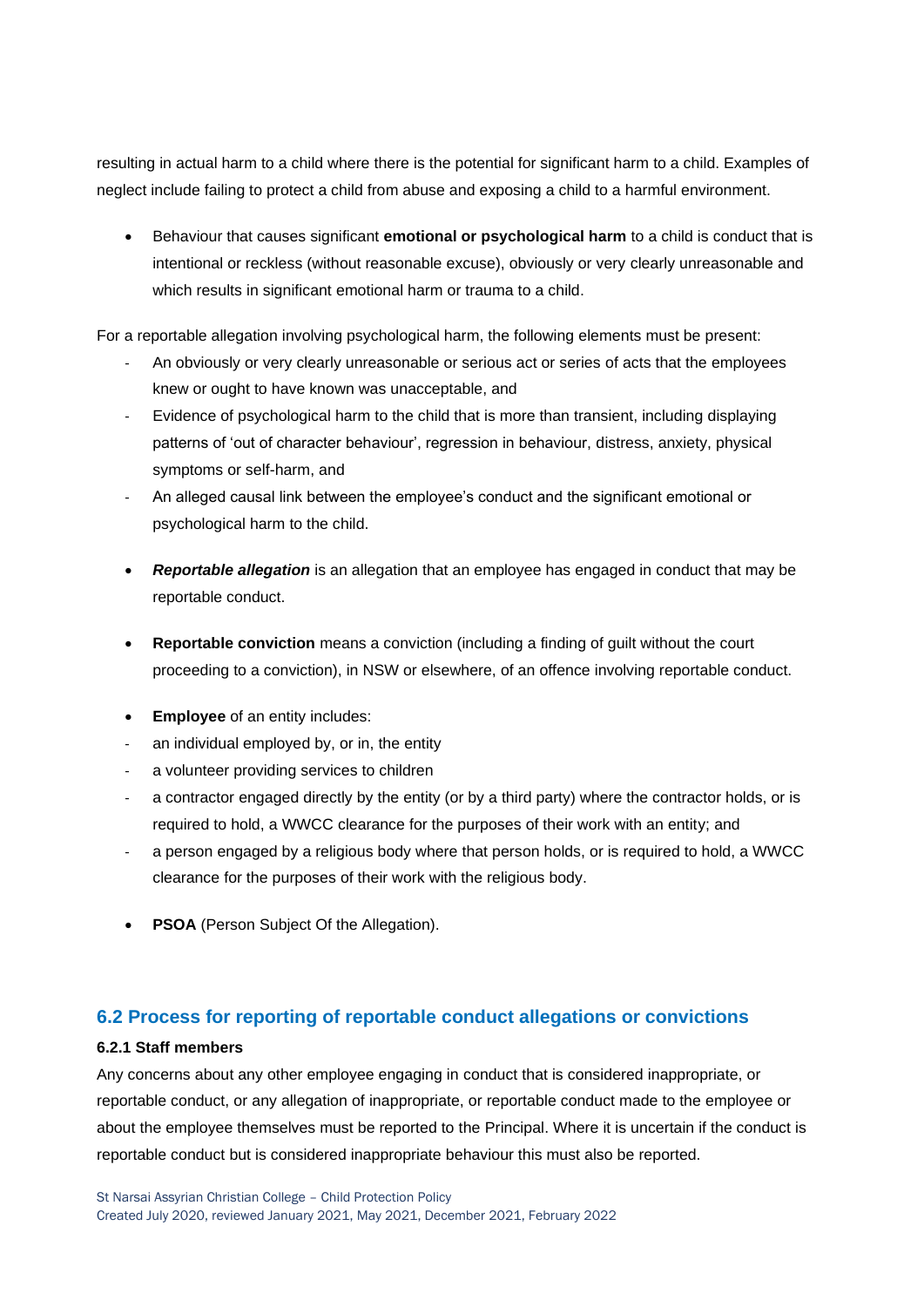Staff members must also report to the Principal when they become aware that an employee has been charged with or convicted of an offence (including a finding of guilt without the court proceeding to a conviction) involving reportable conduct. This includes information relating to the employee themselves.

If the allegation involves the Principal, the staff member must report to the Chairman of the School Board.

#### **6.2.2 Parents, carers and community members**

Parents, carer and community members are encouraged to report any conduct that is in their view inappropriate, reportable or criminal conduct to the Principal or their delegate. All such reports will be dealt with in accordance with the schools Complaint Handling policy and procedures.

#### **6.2.3 Complaints handling policy and procedures**

A complaint or grievance is an expression of dissatisfaction made to the school about an educational and/or operational matter relating to services provided by the school or the behaviour or decisions of a staff member, contractor or volunteer, including misconduct. Complaints may be made by a student or parent/carer.

If a parent/carer or student has a concern about the conduct of a staff member, they should raise their concern with the school in accordance with section 3 of the *Complaints Handling Policy and Procedures*. If a complaint that concerns the behaviour of a staff member may constitute reportable conduct, the matter will be addressed in accordance with the school's *Child Protection Policy* in accordance with section 6.3. Any concern about a child's wellbeing may be reported under these policies.

The school will seek to resolve complaints informally where possible but acknowledges that in some cases a person may wish to make a formal complaint.

The **Principal** will generally manage a formal complaint by:

- a) advising the complainant of the likely steps that will be undertaken by the School in relation to the complaint;
- b) if appropriate, advising the relevant parties of the complaint at the relevant time and providing them with an opportunity to respond;
- c) collecting any additional information the School considers necessary to assess the complaint;
- d) making a decision about how the complaint will be resolved ("resolution decision"); and
- e) advising the complainant in writing, and any other relevant parties as appropriate, of the resolution decision of the **Principal** and if appropriate, any proposed action to be taken.

There may be circumstances where some of the steps outlined above are not appropriate and the school will determine, on a case by case basis the most appropriate method of handling the complaint.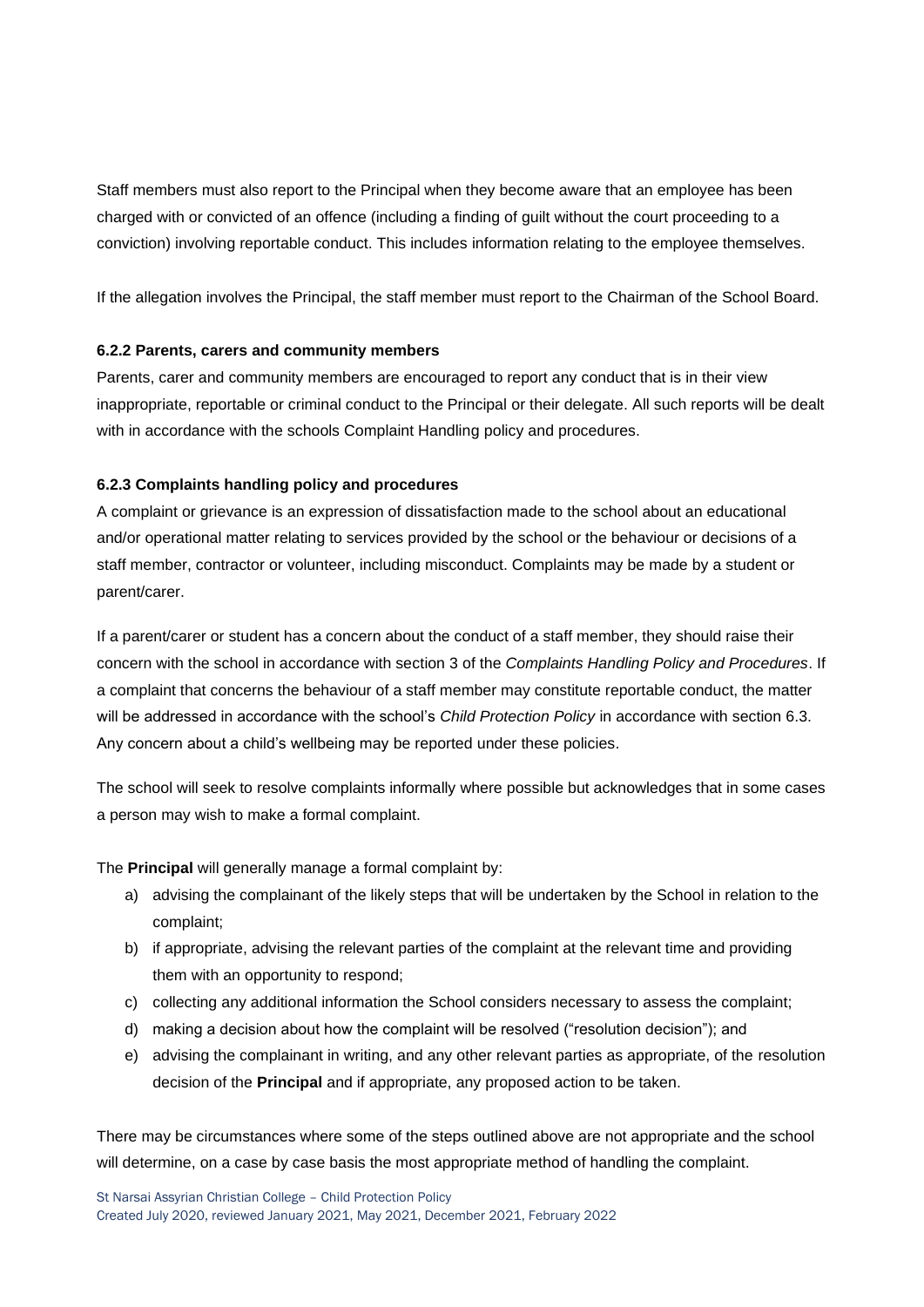For more detailed information please refer to the *Complaints Handling Policy and Procedures* document available on the College website. Also, if you have any queries about this procedure, you should contact the Deputy Principal for advice via the college phone number 88181300 or email to [info@stnarsai.nsw.edu.au.](mailto:info@stnarsai.nsw.edu.au)

#### **6.2.4 The school**

The Principal, as the Head of Entity under the Children's Guardian Act 2019, must:

- Ensure specified systems are in place for preventing, detecting and responding to reportable allegations or convictions
- Submit a 7-day notification form to the OCG within 7 business days of becoming aware of a reportable allegation or conviction against an employee of the entity (unless the Head of the Entity has a reasonable excuse),

The notification should include the following information:

- (a) that a report has been received in relation to an employee of the School, and
- (b) the type of reportable conduct, and
- (c) the name of the employee, and
- (d) the name and contact details of School and the Head of Entity, and
- (e) for a reportable allegation, whether it has been reported to Police, and
- (f) if a report has been made to the Child Protection Helpline, that a report has been made, and
- (g) the nature of the relevant entity's initial risk assessment and risk management action,
- The notice must also include the following, if known to the Head of Entity:
	- (a) details of the reportable allegation or conviction considered to be a reportable conviction,
	- (b) the date of birth and working with children number, if any, of the employee the subject of the report,
	- (c) the police report reference number (if Police were notified),
	- (d) the report reference number if reported to the Child Protection Helpline,
	- (e) the names of other relevant entities that employ or engage the employee, whether or not directly, to provide a service to children, including as a volunteer or contractor.
- Maximum penalty for failure to notify within 7 business days —10 penalty units.

### 6.3 Process for investigating an allegation of reportable conduct

The Principal is responsible for ensuring that the following steps are taken to investigate an allegation of reportable conduct.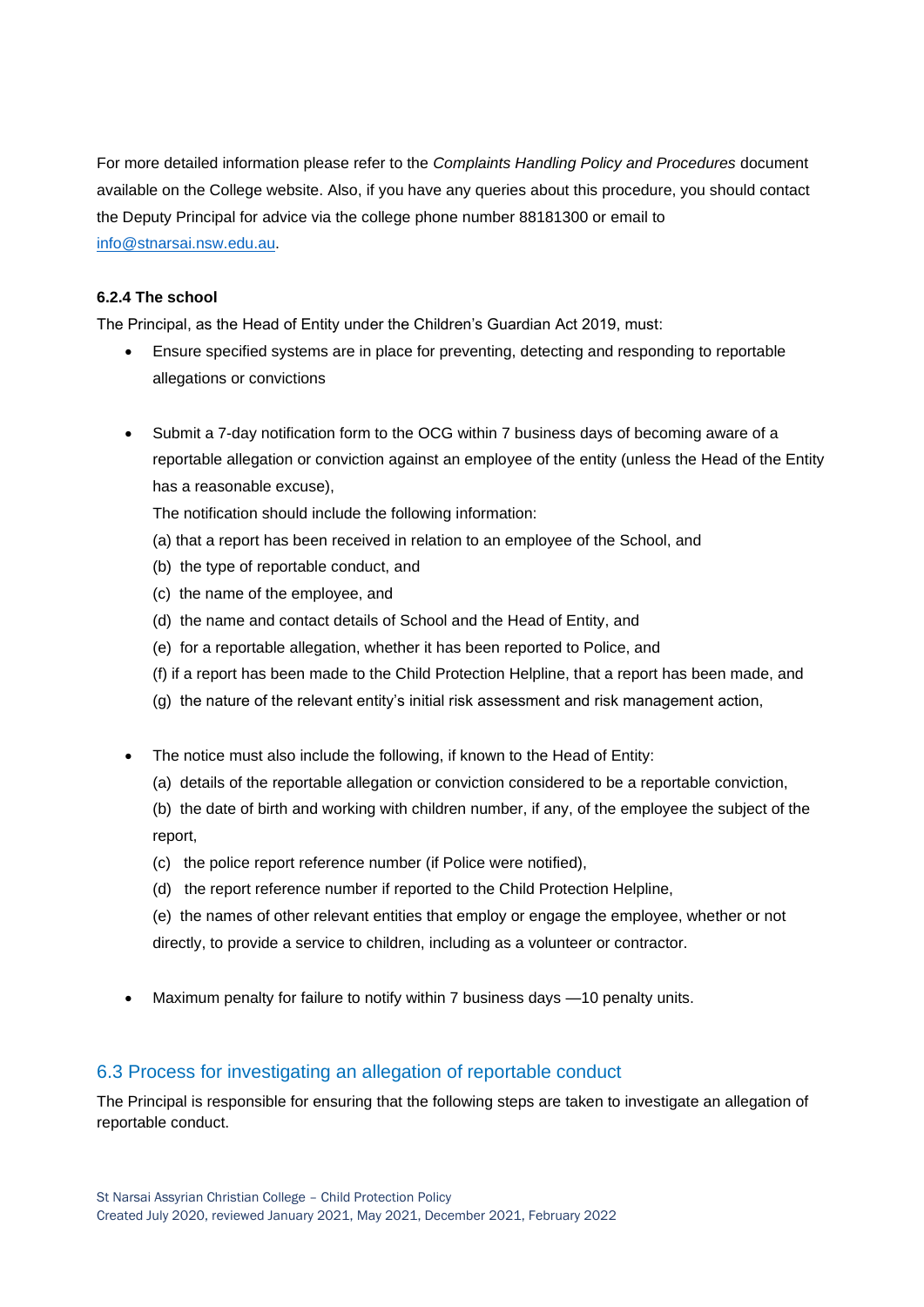#### **6.3.1 Initial steps**

Once an allegation of reportable conduct against an employee is received, the Principal is required to:

- determine whether it is an allegation of reportable conduct;
- assess whether the DCJ or the Police need to be notified (ie, if reasonable grounds to suspect that a child is at risk of significant harm or a potential criminal offence). If they have been notified, seek clearance from these statutory agencies prior to the school proceeding with the reportable conduct investigation;
- notify the child's parents (unless to do so would be likely to compromise the investigation or any investigation by the DCJ or Police);
- notify the OCG within 7 business days of receiving the allegation;
- carry out a risk assessment and take action to reduce/remove risk, where appropriate; and
- provide an initial letter to the PSOA advising that an allegation of reportable conduct has been made against them and the School's responsibility to investigate this matter under Section 34 of the Children's Guardian Act 2019; and
- investigate the allegation or appoint someone to investigate the allegation.

#### **6.3.2 Investigation principles**

During the investigation of a reportable conduct allegation the School will:

- follow the principles of procedural fairness:
- inform PSOA of the substance of any allegations made against them, at the appropriate time in the investigation, and provide them with a reasonable opportunity to respond to the allegations;
- make reasonable enquiries or investigations before making a decision;
- avoid conflicts of interest:
- conduct the investigation without unjustifiable delay;
- handle the matter as confidentially as possible; and
- provide appropriate support for all parties including the child/children, witnesses and the PSOA.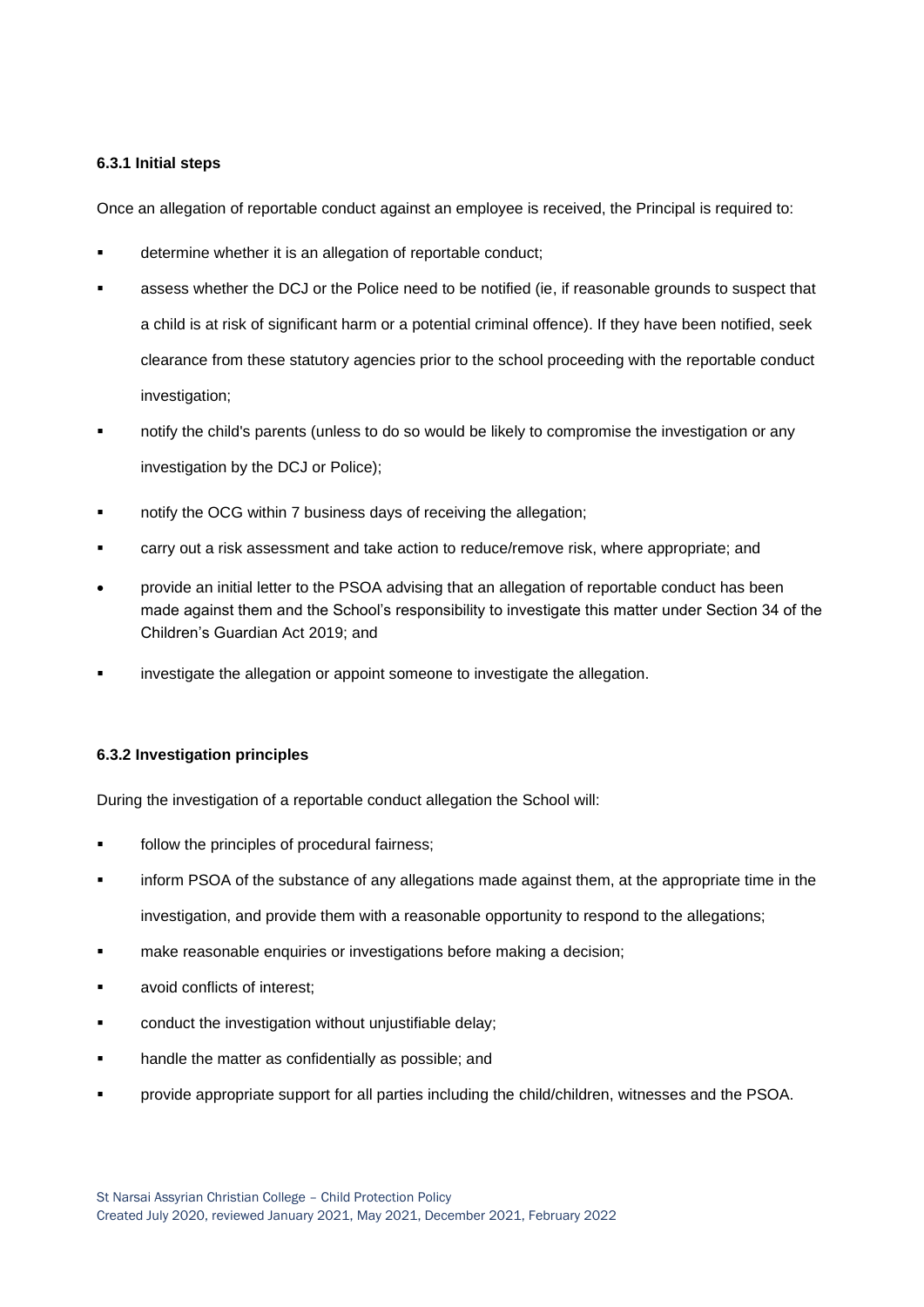#### **6.3.3 Investigation steps**

In an investigation the Principal or appointed investigator will generally:

- interview relevant witnesses and gather relevant documentation;
- provide a letter of allegation to the PSOA;
- **•** provide the PSOA with the opportunity to provide a response to the allegations either in writing or at Interview;
- consider relevant evidence and make a preliminary finding in accordance with the OCG guidelines;
- inform the PSOA of the preliminary finding in writing by the Head of Entity and provide them with a further opportunity to respond or make a further submission prior to the matter moving to final findings;
- consider any response provided by the PSOA;
- make a final finding in accordance with the OCG quidelines;
- decide on the disciplinary action, if any, to be taken against the PSOA;
- if it is completed, send the final report to the OCG within 30 days after having received the allegation, as per section 36 of the Children's Guardian Act 2019.
- should the final report be unfinished within 30 days, the Head of Entity must provide, at minimum, an interim report to the OCG within 30 days of having received the allegation, as per section 38 of the Children's Guardian Act 2019.

Submission of an interim report must include;

- a reason for not providing the final report within 30 days and an estimated time frame for completion of the report.
- specific information, including (if known); the facts and circumstances of the reportable allegation; any known information about a reportable conviction; action taken since the OCG received a notification about the reportable allegation or reportable conviction; further action the Head of Entity proposes to take in relation to the reportable allegation or reportable conviction; including if the Head of Entity proposes to take no further action; the reasons for the action taken and the action proposed to be taken or the reasons for the decision to take no further action; other information prescribed by the regulations; and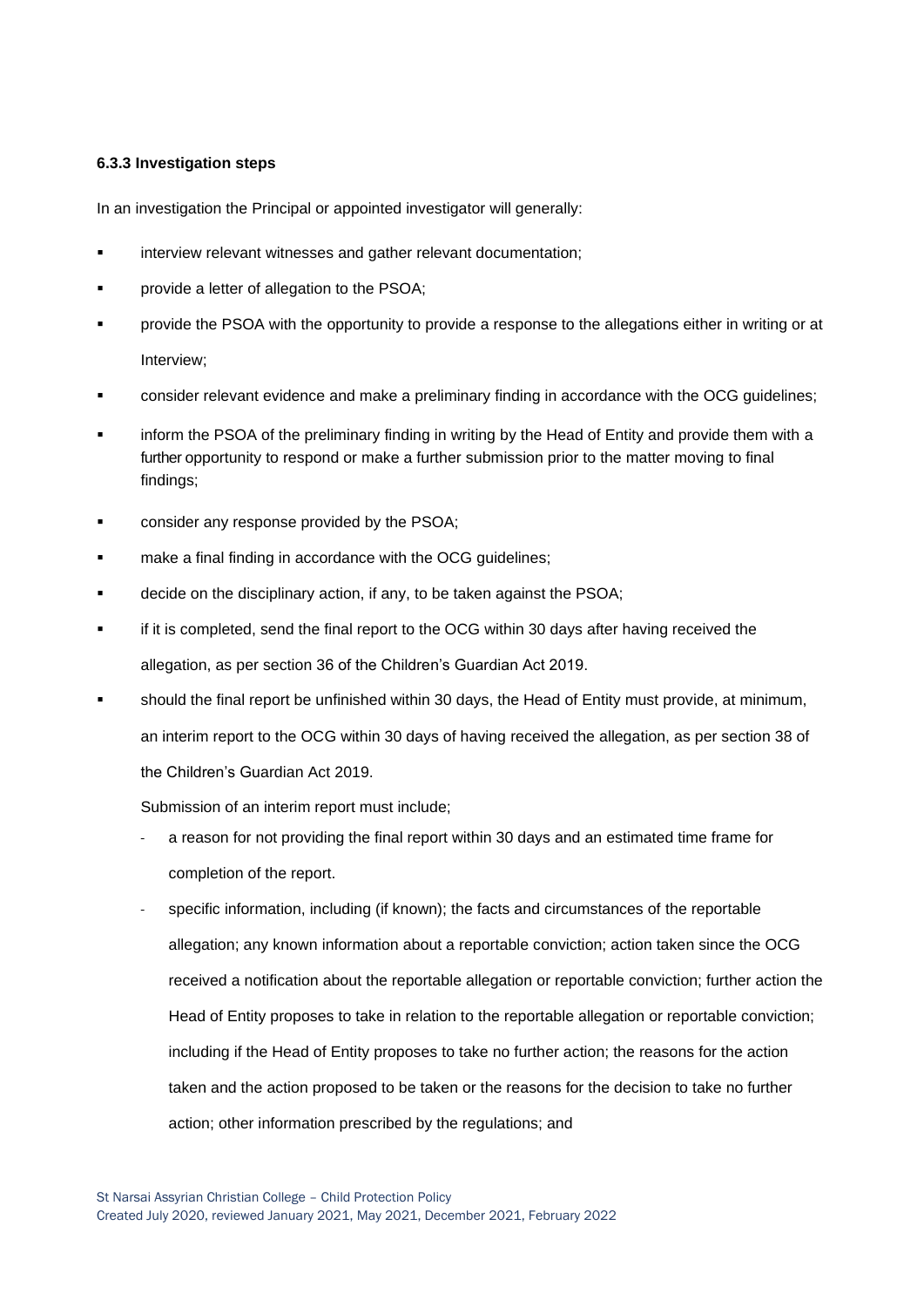be accompanied by copies of documents in the School's possession, including transcripts of interviews and copies of evidence.

The steps outlined above may need to be varied on occasion to meet particular circumstances. For example, it may be necessary to take different steps where the matter is also being investigated by the DCJ or Police.

A PSOA may have an appropriate support person with them during the interview process. Such a person is there for support only and as a witness to the proceedings and not as an advocate or to take an active role.

# **6.4 Risk management throughout an investigation of a reportable conduct**

# **allegation**

Risk management means identifying the potential for an incident or accident to occur and taking steps to reduce the likelihood or severity of its occurrence.

The Principal is responsible for risk management throughout the investigation and will assess risk at the beginning of the investigation, during and at the end of the investigation.

### **6.4.1 Initial risk assessment**

Following an allegation of reportable conduct against an employee the Principal conducts an initial risk assessment to identify and minimise the risks to:

- the child(ren) who are the subject of the allegation;
- **•** other children with whom the employee may have contact;
- the PSOA;
- the School, and
- the proper investigation of the allegation.

The factors which will be considered during the risk assessment include:

- the nature and seriousness of the allegations;
- the vulnerability of the child(ren) the PSOA has contact with at work;
- the nature of the position occupied by the PSOA;
- the level of supervision of the PSOA; and
- the disciplinary history or safety of the PSOA and possible risks to the investigation.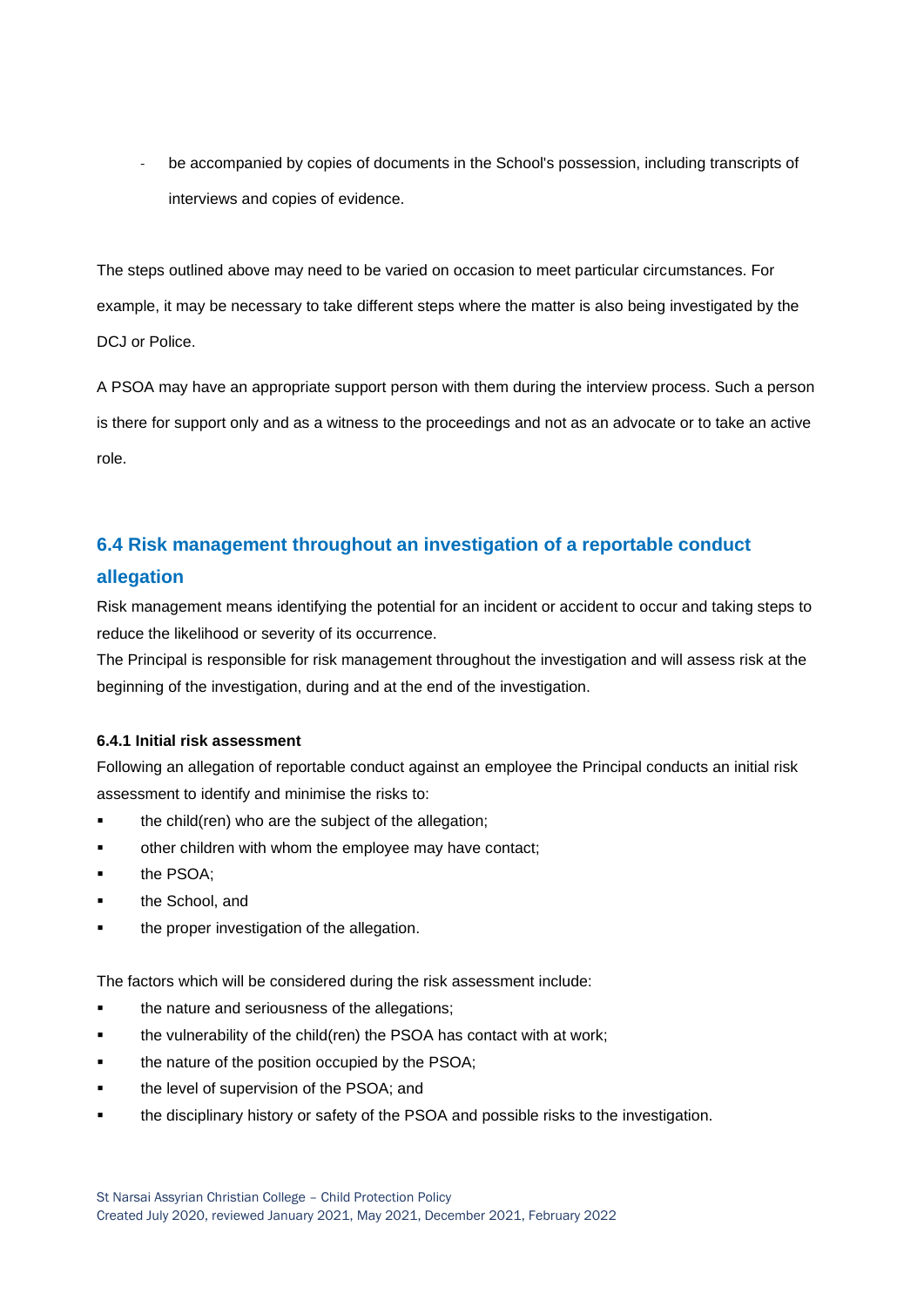The Principal will take appropriate action to minimise risks. This may include the PSOA being temporarily relieved of some duties, being required not to have contact with certain students, being asked to take paid leave, or being suspended from duty. When taking action to address any risks identified, the School will take into consideration both the needs of the child(ren) and the PSOA.

A decision to take action on the basis of a risk assessment is not indicative of the findings of the matter. Until the investigation is completed and a finding is made, any action, such as an employee being suspended, is not to be considered to be an indication that the alleged conduct by the employee did occur.

#### **6.4.2 Ongoing risk assessment**

The Principal will continually monitor risk during the investigation including in the light of any new relevant information that emerges.

#### **6.4.3 Findings**

At the completion of the investigation, a finding will be made in relation to the allegation and a decision made by the Principal regarding what action, if any, is required in relation to the PSOA, the child(ren) involved and any other parties.

#### **6.4.4 Information for the PSOA**

The PSOA will be advised:

- that an allegation has been made against them (at the appropriate time in the investigation); and
- **•** of the substance of the allegation, or of any preliminary finding and the final finding.

The PSOA does not automatically have the right to:

- know or have confirmed the identity of the person who made the allegation; or
- be shown the content of the Ombudsman notification form or other investigation material that reveals information provided by other employees or witnesses.

The WWC Act enables a person who has a sustained finding referred to the OCG under to request access to the records held by the School in relation to the finding of misconduct involving children, once final findings are made. The entitlements of a person to request access to information in terms of section 46 of the WWC Act is enlivened when a finding of misconduct involving children has been made.

#### **6.4.5 Disciplinary action**

As a result of the allegations, investigation or final findings, the School may take disciplinary action against the PSOA (including termination of employment).

In relation to any disciplinary action the school will give the PSOA:

details of the proposed disciplinary action; and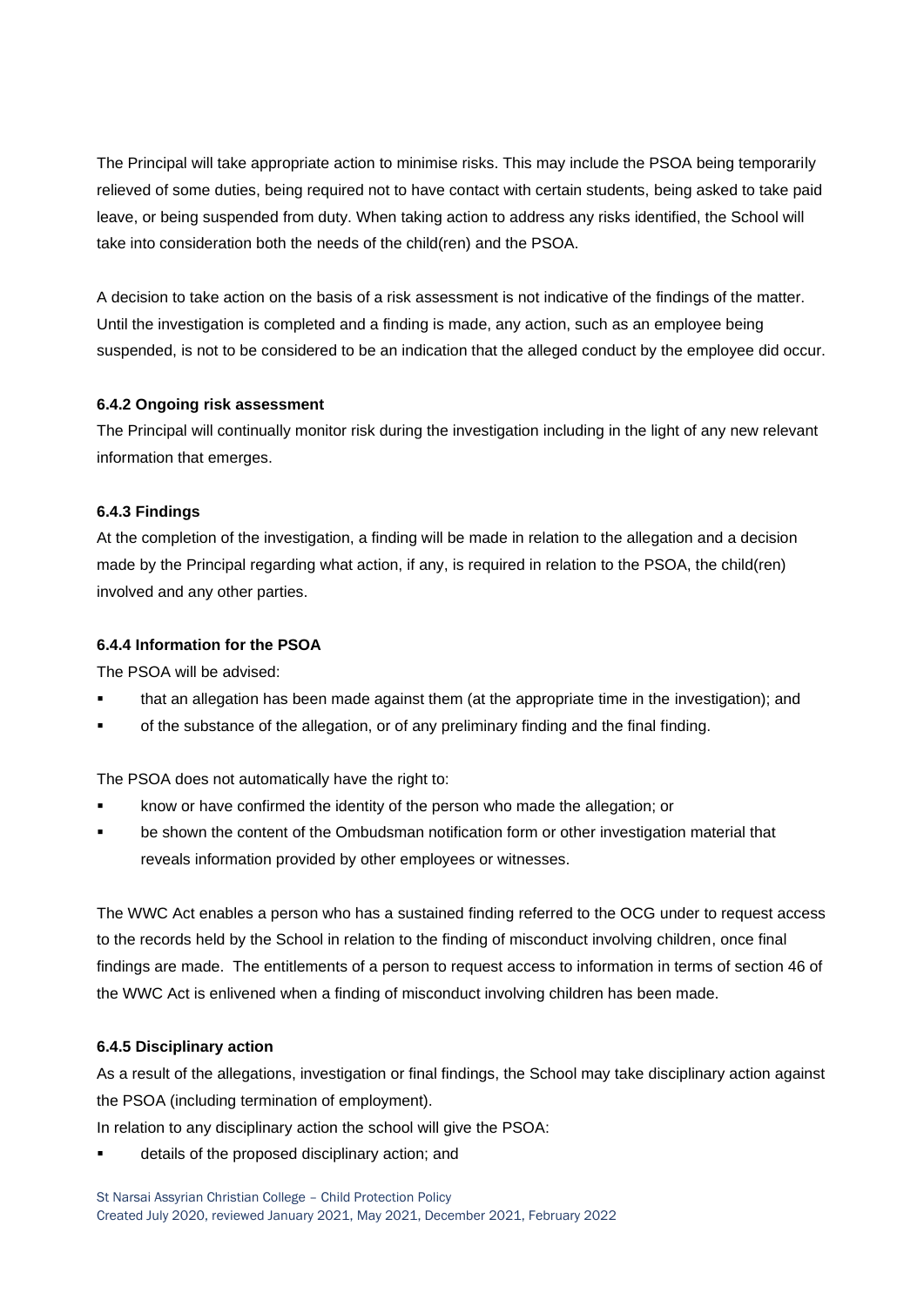a reasonable opportunity to respond before a final decision is made.

#### **6.4.6 Confidentiality**

It is important when dealing with allegations of reportable conduct that the matter be dealt with as confidentially as possible.

The School requires that all parties maintain confidentiality during the investigation including in relation to the handling and storing of documents and records.

Records about allegations of reportable conduct against employees will be kept in a confidential file in the administration office [in a secure area] and will be accessible by the Principal and with the Principal's express authority.

No employee may comment to the media about an allegation of reportable conduct unless expressly authorised by the Principal to do so.

Staff members who become aware of a breach of confidentiality in relation to a reportable conduct allegation must advise the Principal.

# <span id="page-22-0"></span>**7.** Criminal offences

In 2018 the Crimes Act was amended to adopt recommendations of the *Royal Commission into Institutional Responses to Child Sexual Abuse*. The new offences are designed to prevent child abuse and to bring abuse that has already occurred to the attention of the police.

#### **7.1 Failure to protect offence**

An adult working in a school, therefore all staff members, will commit an offence if they know another adult working there poses as serious risk of committing a child abuse offence and they have the power to reduce or remove the risk, and they negligently fail to do so either by acts and/or omissions. This offence is targeted at those in positions of authority and responsibility working with children who turn a blind eye to a known and serious risk rather than using their power to protect children.

#### **7.2 Failure to report offence**

Any adult, therefore all staff members, will commit an offence if they know, believe or reasonably ought to know that a child abuse offence has been committed and fail to report that information to police, without a reasonable excuse. A reasonable excuse would include where the adult has reported the matter to the Principal and is aware that the Principal has reported the matter to the police.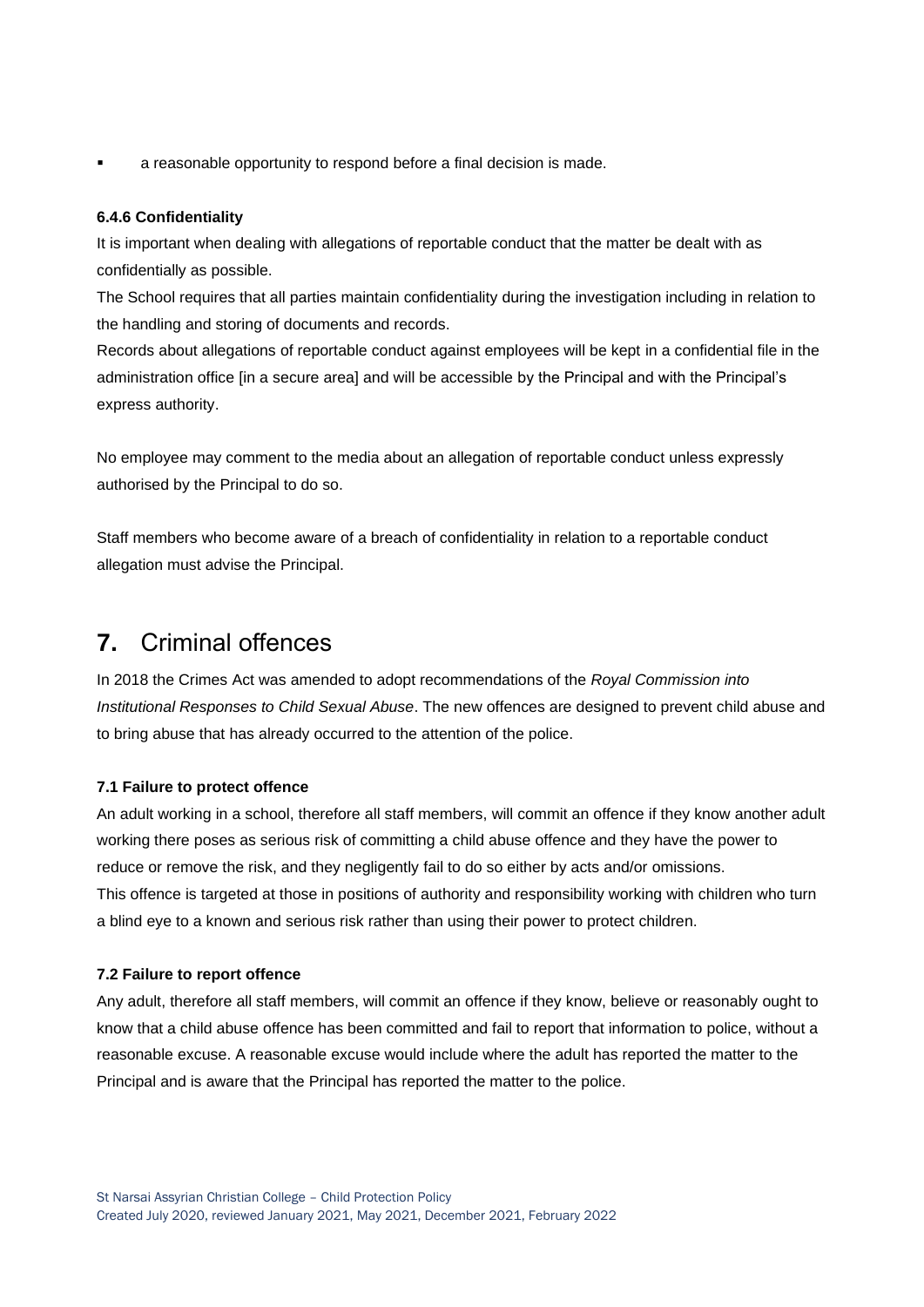# **8.** Information Sharing

The School will comply with all reasonable requests for information under Chapter 16A, relating to the safety, welfare and wellbeing of a child/ren.

Chapter 16A allows for information to be exchanged between prescribed bodies without Community Services involvement. This means that there can be an exchange of information between prescribed bodies (whether Government or NGO), and requires organisations to take appropriate steps to coordinate the provision of services with other organisations without Community Services involvement. The 4 key principals of this exchange of information are:

1. Organisations that have responsibilities for children or young persons should be able to provide and receive information that promotes the safety, welfare or wellbeing of children or young persons.

2. Organisations should work collaboratively and respect each other's functions and expertise.

3. Organisations should be able to communicate with each other to facilitate the provision of services to children and young persons and their families.

4. The needs and interests of children and young person's, and of their families, in receiving services relating to the care and protection of children or young people takes precedence over the protection of confidentiality or of an individual's privacy (Family and Community Services, 2017)

Prescribed bodies can also share certain information without having to use Community Services as an intermediary, which includes government schools or a registered nongovernment school or a TAFE, the NSW Police Force, etc. In May 2016, the Children and Young Persons (Care and Protection) Act 1998 was amended to now allow private health professionals including registered psychologists, enrolled and registered nurses, registered medical practitioners, occupational therapists, and speech pathologists, to lawfully allow exchange of information. If a person is acting in good faith when providing information under Chapter 16A, they:

• Are not liable to any civil or criminal action, or any disciplinary action, for providing the information.

• Can't be held to have breaches of any code of professional etiquette or ethics or departed from any accepted standards of professional conduct. (Family and Community Services, 2017)

If reporting to Community Services, education staff, including counsellors, are not in breach of duty of confidentiality and the reporter cannot be liable in any civil, criminal or administrative proceeding (Australian Government Australian Institute of Family Studies, 2016). The changes regarding Chapter 16A allows for this exchange of information despite other laws that prohibit or restrict the disclosure of personal information. This includes the Privacy and Personal Information Protection Act 1998, the Health Records and Information Privacy Act 2002, and the Commonwealth Privacy Act 1988. This is due to the fact that the needs of children and young people, including their families and carers, receiving services in relation to the care and protection of children and young people take precedence over the protection of an individual's confidentiality.